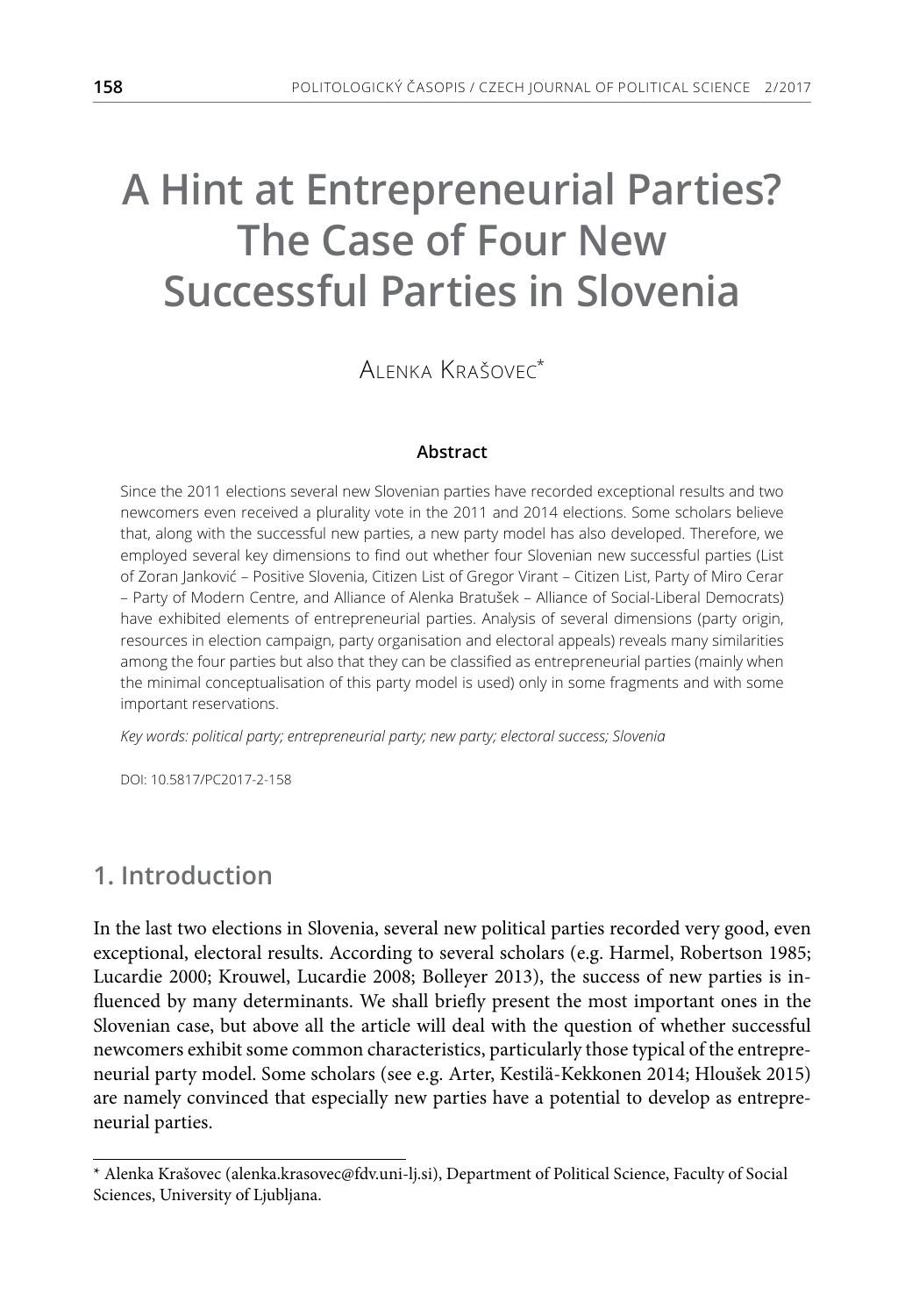First, we shall present the main contours of the party system and the established parties in Slovenia together with the electoral results of the last two (early) elections held in 2011 and 2014. Given that institutional rules have been almost completely stable, economic and political opportunity structures will mainly be employed as determinants of the new parties' electoral success. In the second part, the four most successful new parties will be analysed in line with the key dimensions of the entrepreneurial party presented in the introductory chapter of this volume.

# **2. Characteristics of the Party System and Parties in Slovenia**

In the liberalisation phase of the socialist regime at the end of the 1980s in Slovenia, the old political parties started to transform on one side while, on the other, some opposition, at the time transitional new parties, started to develop. Although early in the 1990s Slovenia's party system was highly fragmented, it gradually and moderately changed and became one of the least polarised systems in Central and Eastern Europe (CEE) (Fink-Hafner, Krašovec 2013). The Slovenian party system was regarded, together with the Hungarian and Czech party systems, as the most stable until the early 2010s (Lewis 2001; Enyedi, Casal Bertoa 2011; Fink-Hafner 2012; Casal Bertoa 2014; Haughton, Deegan-Krause 2015). With the 2011 elections, the hurricane season, as Haughton and Deegan-Krause (2015) vividly describe the important changes in party systems in CEE, hit Slovenia badly. These changes have indeed remained relatively dynamic phenomena despite tendencies toward consolidation of party systems (Enyedi, Casal Bertoa 2011). It seems a new subsystem has emerged, where not only established parties lose electoral support due to new parties but also newcomers are rapidly losing out to even newer parties (Haughton and Deegan-Krause 2015: 61). Given this radical change, one could describe the new circumstances not merely as the creation of a new subsystem but even as an emergence of a new party system. Following Hopkin and Paolucci (1999: 307), this is the most suitable environment for developing a new party model, called the business-firm party model. Hloušek and Kopeček (2017) indeed equate the business-firm party model with the maximal conceptualisation of the entrepreneurial party model in the introduction of an edited volume.

Speaking about the party model, we have witnessed important signs of the partial cartelisation (as defined by Katz and Mair 1995) of the established parties in Slovenia; it is obvious these parties have depended heavily on the state for the financial and other resources needed for their activities, and in terms of parliamentary parties have used their position in the legislature to channel state resources to advantage themselves at the expense of those outside the legislature, with evidence suggesting the established Slovenian parliamentary parties have behaved as a relatively homogeneous bloc in a cartel-like manner (Krašovec, Haughton 2011: 207–208). In several other aspects (e.g. internal power relations), the established Slovenian parties have more resembled the mass party model (Krašovec 2000; Krašovec, Haughton 2011).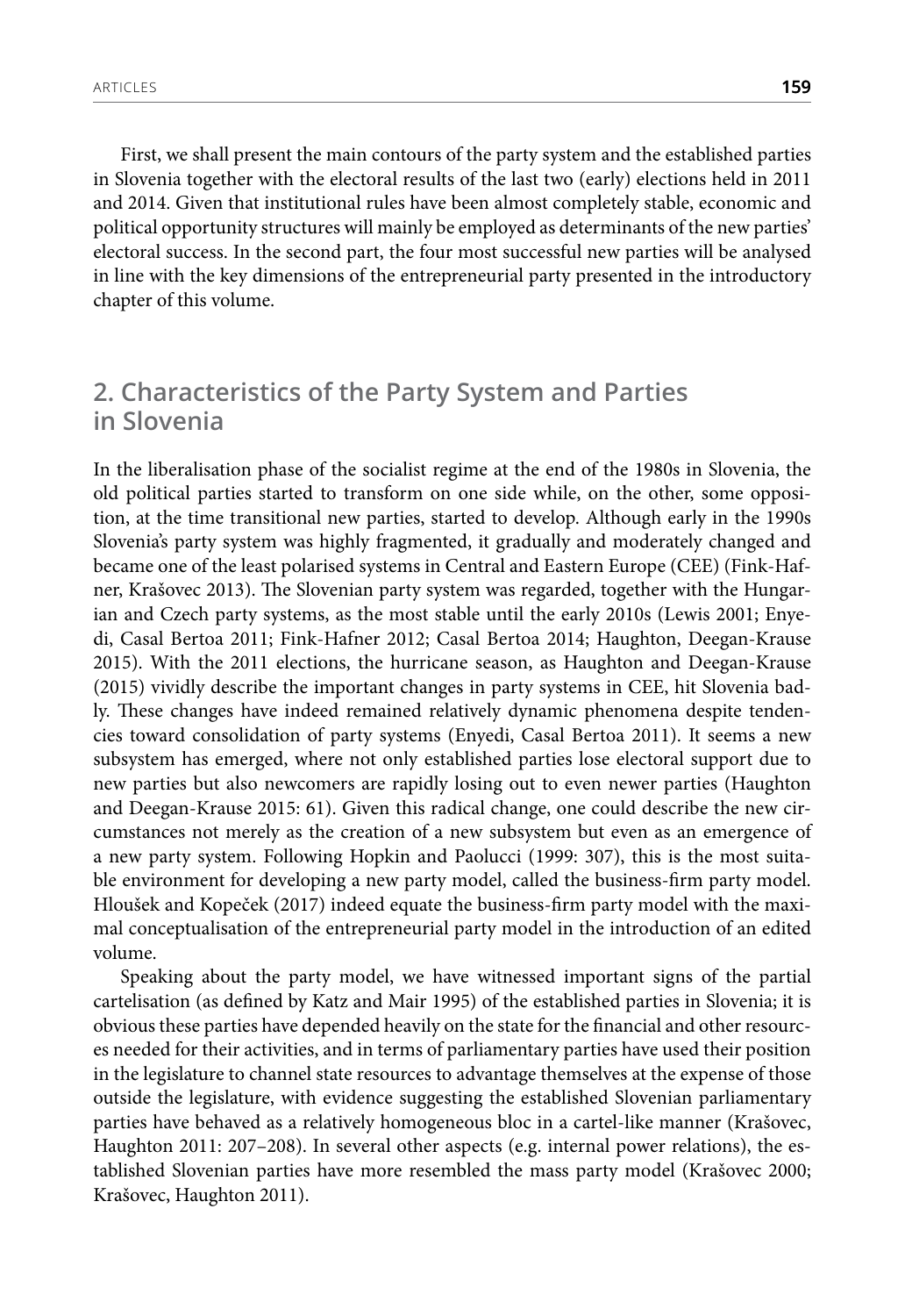Despite the quite stable party system, one can speak of the presence of new parties in the Slovenian parliament ever since the democratic system was introduced. Formally speaking, establishing a new party has been relatively easy; only 200 voter signatures along with a party programme, internal party rules and minutes of the founding meeting with names of elected members of the party bodies are needed to register a party. In addition, the electoral system (PR system with a 4% threshold $^{\scriptscriptstyle 1}$  and a quite high district magnitude of 11) has been relatively friendly to new parties. Yet, in Slovenia up until the 2011 elections only one new party had managed to cross the parliamentary threshold at each election (in 2004 there were no newcomers), and none had ever received more than 10% of the vote (Fink-Hafner, Krašovec 2013). However, it is precisely these small new parliamentary parties that for a long time managed to play an important role in mitigating the population's anti-party sentiments (Fink-Hafner 2012).

| Table 1: Results of the 2011 and 2014 parliamentary elections                                                                             |                                                 |                                                 |
|-------------------------------------------------------------------------------------------------------------------------------------------|-------------------------------------------------|-------------------------------------------------|
|                                                                                                                                           | 2011                                            | 2014                                            |
| Party                                                                                                                                     | <b>Percentage of votes</b><br>(Number of seats) | <b>Percentage of votes</b><br>(Number of seats) |
| List of Zoran Janković - Positive Slovenia; later just Positive<br>Slovenia - Lista Zorana Jankovića - Pozitivna Slovenija (LZJ - PS; PS) | 28.5 (28)                                       | 2.9(0)                                          |
| Slovenian Democratic Party - Slovenska demokratska stranka (SDS)                                                                          | 26.2(26)                                        | 20.7(21)                                        |
| Social Democrats - Socialni demokrati (SD)                                                                                                | 10.5(10)                                        | 6.0(6)                                          |
| Citizen List of Gregor Virant; later just Citizen List - Državljanska<br>lista Gregorja Viranta (DLG; DL)                                 | 8.4(0)                                          | 0.6(0)                                          |
| Party of Miro Cerar; later Party of Modern Centre - Stranka Mira<br>Cerarja (SMC)                                                         | $\prime$                                        | 34.5 (36)                                       |
| Democratic Party of Pensioners of Slovenia - Demokratična stranka<br>upokojencev Slovenije (DeSUS)                                        | 6.9(6)                                          | 10.2(10)                                        |
| United Left - Združena levica (ZL)                                                                                                        | $\prime$                                        | 6.0(6)                                          |
| New Slovenia - Christian Democrats - Nova Slovenija - Krščanski<br>demokrati (NSi)                                                        | 4.9(4)                                          | 5.6(5)                                          |
| Alliance of Alenka Bratušek; later Zavezništvo socialno-<br>liberalnih demokratov - Zavezništvo Alenke Bratušek<br>(ZaAB; Zavezništvo)    | $\prime$                                        | 4.4(4)                                          |
| <b>Zares</b>                                                                                                                              | 0.6(0)                                          | $\prime$                                        |
| Liberal Democracy of Slovenia - Liberalna demokracija Slovenije (LDS)                                                                     | 1.5(0)                                          | $\prime$                                        |
| Slovenian People's Party - Slovenska ljudska stranka (SLS)                                                                                | 6.8(6)                                          | 3.9(0)                                          |
| Slovenian National Party - Slovenska nacionalna stranka (SNS)                                                                             | 1.8(0)                                          | 2.2(0)                                          |
| Results of all parliamentary parties in the 2008-2011 and 2011-2014 periods are shown.<br>Bold: new parties.                              |                                                 |                                                 |
| Source: Electoral Commission of Slovenia.                                                                                                 |                                                 |                                                 |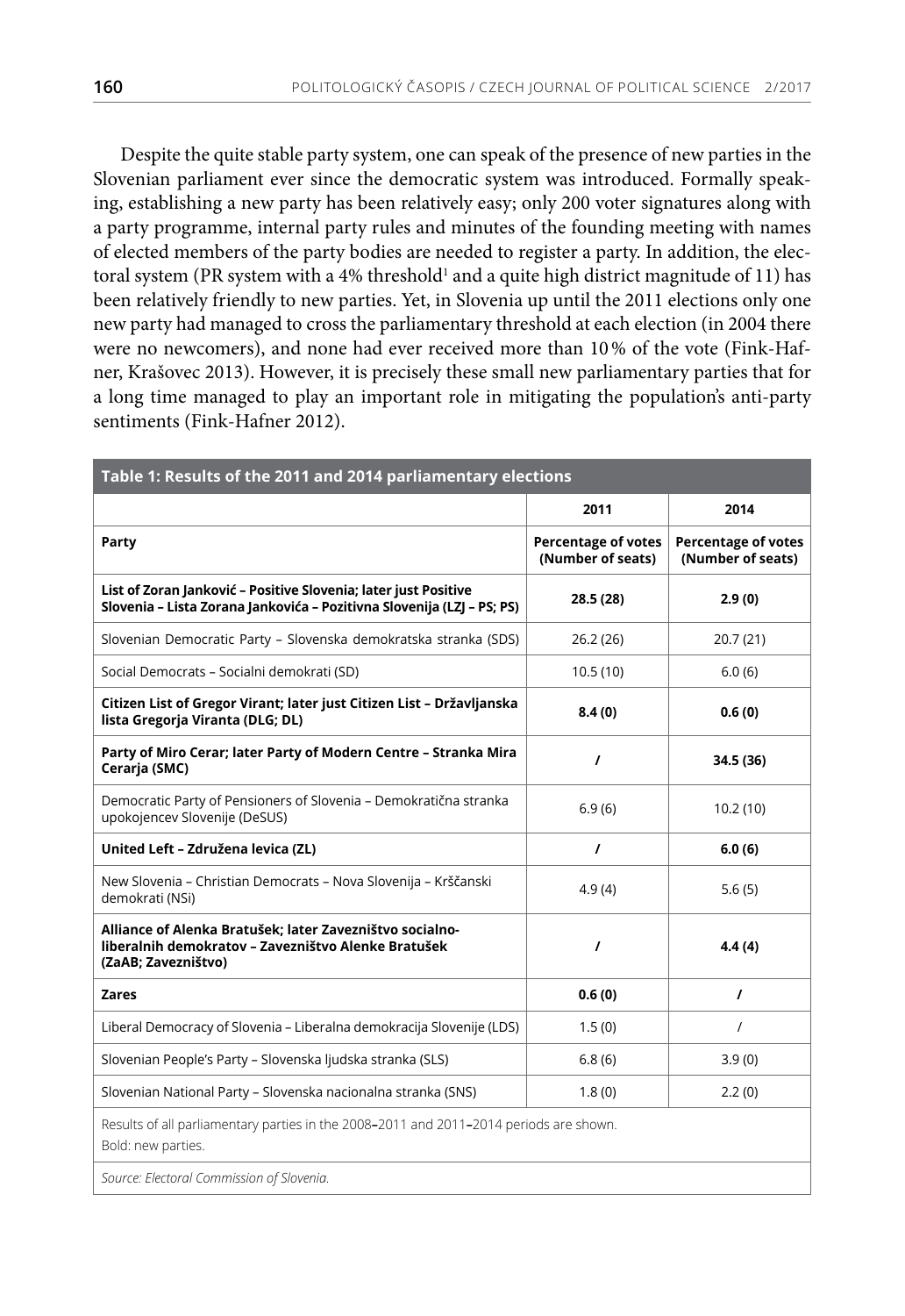# **3. The Global Crisis and Economic and Political Opportunity Structures for New Parties**

In the last several years, many changes which obviously have represented good opportunity structures for new parties occurred. Economic and political opportunity structures in particular hold important explanatory power regarding the recent good electoral success of new parties. Although many of them had already existed in Slovenia in previous years, they intensified with the global crisis and became important determinants of the newcomers' success.

As pointed out by Guardiancich (2012), for almost 20 years Slovenia had enjoyed the reputation of a post-socialist success story. Although Slovenia seemed destined to consolidate its democracy and successful economy (Krašovec, Johannsen 2016), the democratic and economic fairy tale has recently been sputtering. The consequences of the global economic crisis which hit Slovenia hard also impacted the political arena with some delay. Difficult economic times have obviously also brought difficult times for democracy (Diamond 2011); Freedom House and the Bertelsmann Foundation recorded some deterioration in the status of democracy in Slovenia.

In the longer term, the first step in privatisation that was chosen, unlike the general pattern seen in CEE countries, helped empower the existing economic elite and network with cross-membership from and circulation among business, politics and administration (Fink-Hafner 1998). The SDS-led government in the 2004–2008 period wanted to dismantle these old socio-politico-economic networks and thus announced a radical privatisation (Guardiancich 2012). In this situation, many managers felt the best option was for them to become owners of the companies they managed. As a rule, a massive wave of managerial buy-offs of the best Slovenian companies followed. In reality, these buy-offs were all based on loans that typically burdened the companies (Mencinger 2012). The public did not accept such privatisation. The negative public attitude to such managers, labelled *tycoons,*  culminated in the economic crisis which turned into a fiscal crisis as well when it became clear this form of privatisation had completely exhausted the companies and simultaneously held harmful consequences for Slovenia's banking system, which had to be saved by the taxpayers in 2013. In this context, the inability of the parties, also burdened by their (in)formal links to the *tycoons* and parties' long-lasting problems with legitimacy, to govern efficiently and transparently in late 2012/early 2013 led not only to mass (occasionally also violent) demonstrations against certain (proposed) austerity measures to curb the crisis, but also to calls to reconstruct the model of democracy and the role of parties or 'at least' establish a new political elite.

Moreover, while the corruption problem was long neglected due to relatively favourable Transparency International rankings (CPI) and World Bank indicators, where the criminal state capture problem or problem of systemic corruption were both largely neglected (Krašovec et al. 2014), the corruption problem has come to the fore in the last several years. In 2011, the Commission for the Prevention of Corruption not only pointed to the existence of 12 out of 13 indicators of systemic corruption in Slovenia (Komisija za preprečevanje korupcije 2011), but it also empirically confirmed that many companies' business activities were strongly correlated with the 'colour' of a government. It is thus not surprising that in 2011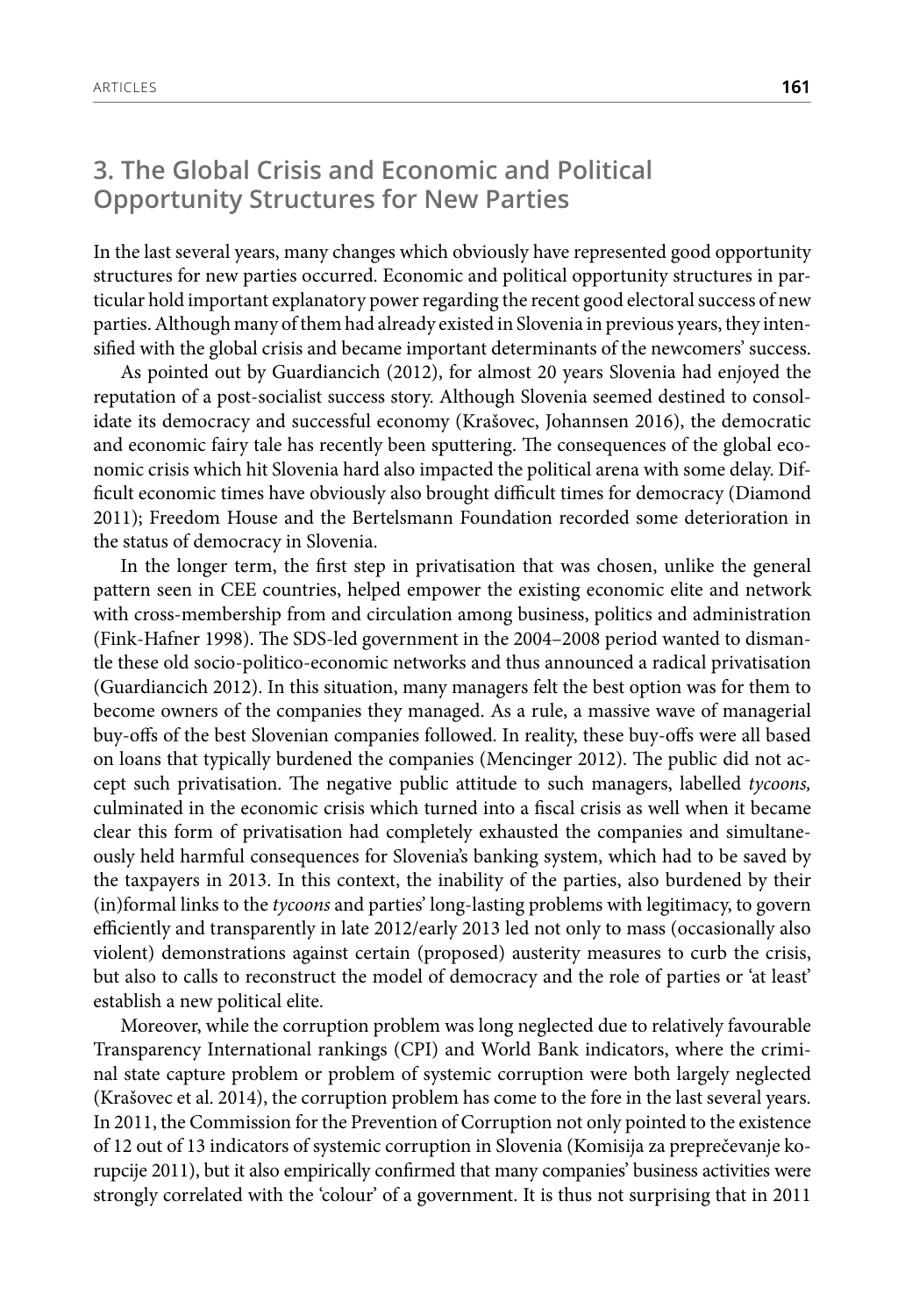74% of Slovenians (the biggest share of all respondents in the EU) evaluated the corruption level as having increased in the last 3 years (Eurobarometer 2011). In 2011 83% of respondents in Slovenia perceived national politicians as corrupt (the average in the EU was 57%) (Eurobarometer 2011).

A new impetus for the corruption issue came in January 2013 when the Commission for the Prevention of Corruption announced the findings of a year-long investigation into the holders of the highest political offices. The Commission's investigation revealed that current PM Janša and Mayor of Ljubljana Janković (then also the head of the country's new and the biggest parliamentary party) had systematically and repeatedly violated the law.

In these circumstances, the huge disappointment of citizens with politics and democracy is probably no surprise. Satisfaction with democracy had indeed been falling since the early 1990s. Although the trend was especially evident after 2005<sup>2</sup>, in the post-2009 period one could speak about the collapse of trust in democratic institutions and in the democratic arrangement in Slovenia generally (Vehovar 2012), since less than 10% of citizens were satisfied with democracy. The prospects have also not been very optimistic, since in 2013 only 15% of respondents expected democracy to function well in the next ten years (Toš, Broder 2013). However, even though Slovenian citizens have held many reservations regarding the democracy's functioning, they have clearly preferred a democratic system over an authoritarian one (Toš 1999; 2004; 2009; 2012) or, as Vehovar (2012: 88) said, it is obvious the attitude to democracy in Slovenia has been instrumental and not substantial.

The already mentioned cartelisation of parties further exacerbated citizens' feelings that established and/or mainstream parties are indifferent to the desires of ordinary citizens (Katz, Mair 2009), leading to a growing perception of distance between the parties and ordinary citizens. Given such developments, recently recorded extremely low or even alarming levels of trust in political parties (in 2005, 11% of voters still trusted parties, while in 2011 this share was only 2%, and 1% in 2013; Politbarometer 2005; 2011; 2013) cannot be a surprise, although trust in parties in Slovenia since the start of the transition to democracy has never been high (Fink-Hafner et al. 2002).

Although many determinants of the small new parties' success in Slovenia in the 1992–2008 period (see Fink-Hafner, Krašovec 2013) can explain their exceptional electoral results, it has also been obvious that the same types of determinants have recently risen to the fore in a more radical form since the 2011 elections. Together with established parties' great difficulties or even inability to ensure a balance between responsibility and responsiveness (see Krašovec, Johannsen 2016), they have introduced more radical changes to the pattern of the newcomers' electoral results.

# **4. Successful Newcomers and Key Dimensions of the Entrepreneurial Party Model**

Scholars recently dealing with new parties, their success and/or their durability, frequently employ different definitions of a new party (e.g. Lucardie 2000; Barnea, Rahat 2011; Sikk 2012; Arter 2016; Beyens et al. 2016). We shall use an inclusive definition and treat each party that has been established from scratch, or has come into being due to some mergers,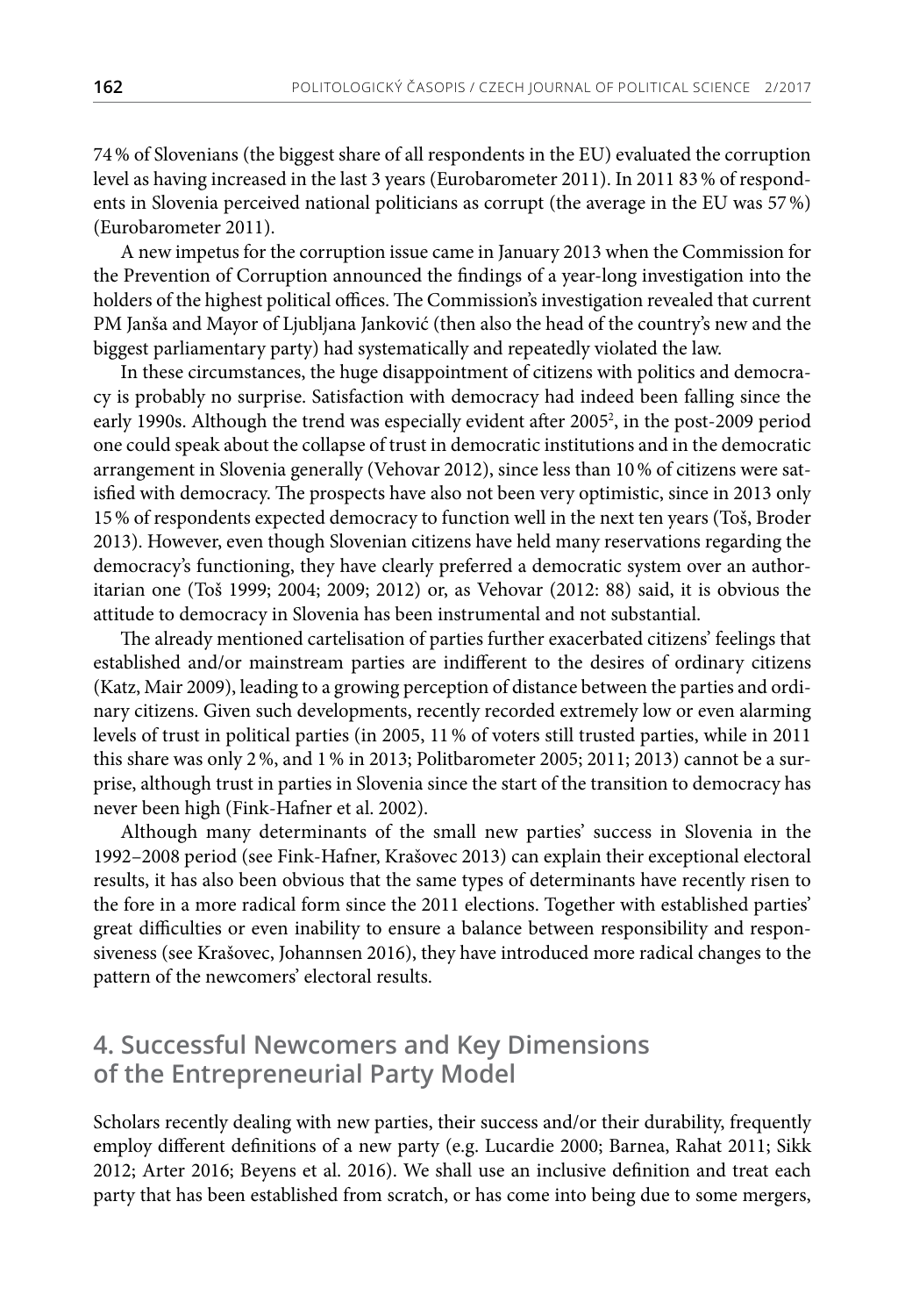splits or been a successor to some other party (parties) and entered parliament as such as a new party.

Since the 2011 elections represent a crucial turn in the new parties' electoral results, followed by the emergence of the new subsystem or even new party system (Hopkin, Paolucci 1999; Haughton, Deegan-Krause 2015), we will analyse four successful new parties. The List of Zoran Janković – Positive Slovenia (LZJ-PS; PS) and Citizen List of Gregor Virant – Citizen List (DLGV; DL) both entered parliament in the 2011 elections, while the Party of Miro Cerar – Party of Modern Centre (SMC) and Alliance of Alenka Bratušek – Alliance of Social-Liberal Democrats (ZaAB; Zavezništvo) entered parliament in the 2014 elections. The United Left (ZL) coalition which entered parliament in 2014 is excluded from the analysis because it is a coalition of three parties (and one civil movement) with different experiences and electoral results recorded in the past.

As Krouwel (2006) notes, party models develop over time due to the many changes parties undergo and one can identify at least three dimensions in the formation/definition of different party models: organisational, electoral and ideological. As party models serve as an ideal-type classification, hardly any political party completely displays all characteristics of the particular ideal-type. Since parties frequently adapt to challenges and changes in their operating environments – with the aim to survive and thrive organisationally and electorally (Harmel, Janda 1982; Panebianco 1988; Harmel, Janda 1994; Strøm, Svåsand 1997; Harmel 2002) – even established parties can develop towards the entrepreneurial party model. Still, as established parties usually have higher levels of institutionalisation, they also face tougher constraints which some parties manage to overcome while others do not (Panebianco 1988; Bolleyer et al. 2012). New parties usually do not face such constraints and have greater latitude in deciding which kind of party to establish. Therefore, some (Hopkin, Paolucci 1999; Arter, Kestilä-Kekkonen 2014; Hloušek 2015; Arter 2016) believe it is chiefly new parties that can have a good potential to be established as entrepreneurial parties. This also explains why new successful parties deserve special attention in our analysis.

We shall employ several key dimensions to ascertain if the four new successful parties (each established two months or less prior to the early elections in 2011 or 2014) in Slovenia can be classified in the entrepreneurial party model.

### 4.1. Party Origin

Krouwel (2006: 260) states there are two types of business-firm parties (in the volume this party model is indeed equated with the maximal conceptualisation of the entrepreneurial party model). These types are a) one based on an already existing commercial company whose structures are used for a political project; and b) a new and separate organisation specially constructed for a political endeavour. Yet Arter (2016: 15) contends that only a new political party formed without the backing of an external 'promoter organisation' is usually classified as an entrepreneurial party.

Zoran Janković was publicly known as a very successful manager of Slovenia's biggest retail chain Mercator (he has also been perceived as a *tycoon* for having made a fortune by partly privatising the Mercator chain whilst being its manager). He was forced out of office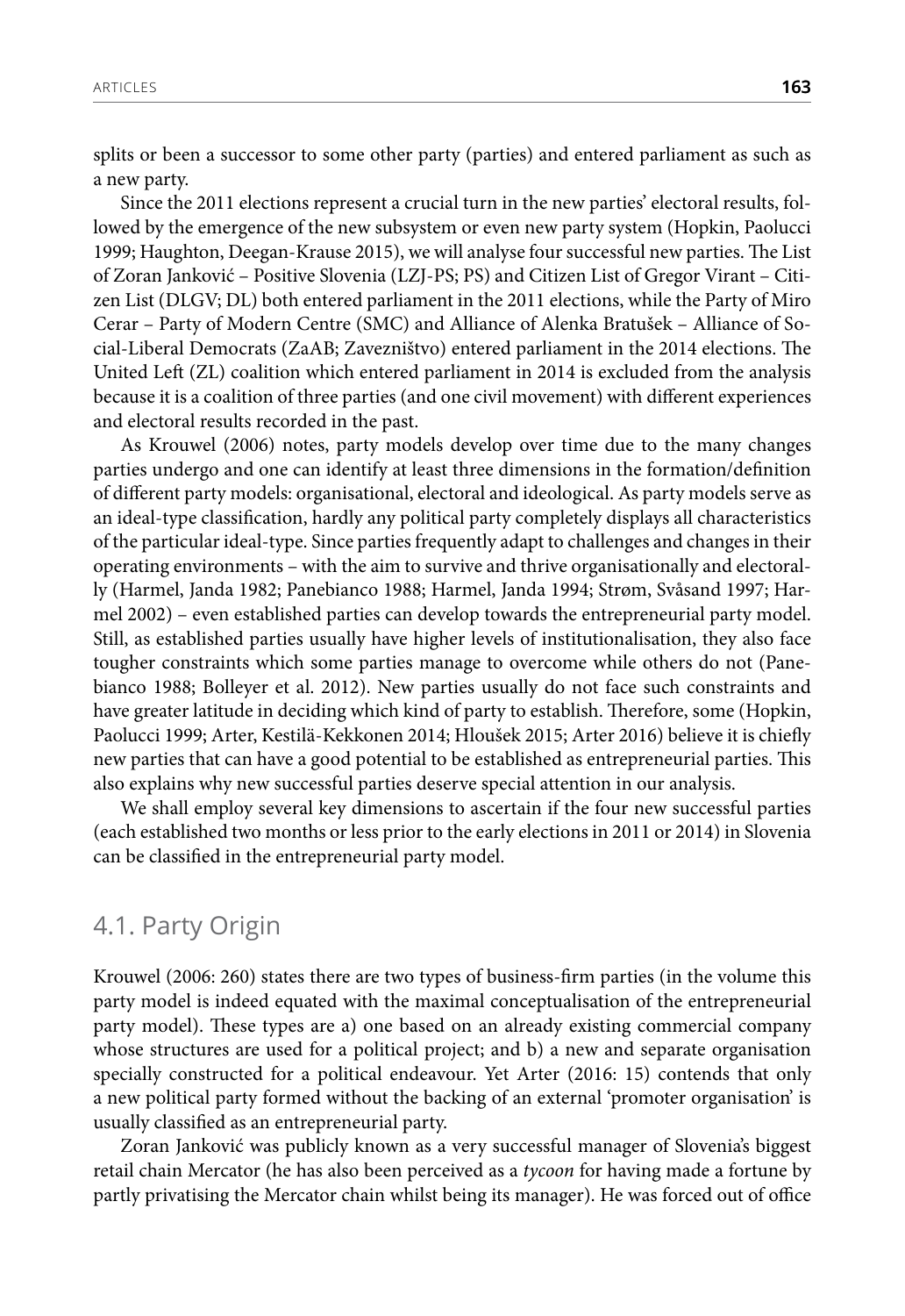during the first government led by SDS and PM Janša in 2006 (Mercator was still partially state-owned). This quickly led him into politics, first at the local level. In 2006, he convincingly won the elections for Mayor of Ljubljana while his List of Zoran Janković (LZJ) received more than half of all members of the municipal council. The situation recurred at the next local elections. Because LZJ has not developed any serious organisational network, especially outside Ljubljana, it is hard to unreservedly say it served as an external 'promoter organisation' for the List of Zoran Janković-Positive Slovenia (LZJ-PS), established in October 2011. He was publicly encouraged to enter national politics by a group of 26 well-known (former) politicians and leaders of civil society organisations (including Veterans of World War II and the Union of Associations of Pensioners), indicating moral sponsorship of the centre-left milieu (Fink-Hafner, Krašovec 2013). Although Janković could not rely on existing commercial company structures like Berlusconi did when he established Forza Italia (Calise 2015), several of Janković's former collaborators from top positions in Mercator have formed his closest circle of supporters or formally occupied important positions such as deputy mayors or vice-presidents of the party.

The Citizen List of Gregor Virant (DLGV) was also established in October 2011. Virant, a university law professor, had held national government office and been a popular minister in the 2004–2008 SDS-led government, despite never being a member of that party. A group of prominent politicians close to SDS and neoliberal economists, including the former director of the Governmental Office for Macroeconomic Analysis, joined him (Fink-Hafner, Krašovec 2013). The party's establishment came as a complete surprise for SDS since Virant had even helped SDS prepare part of its election programme. If reactions inside SDS to the establishment of DLGV went as far as to describe Virant as a traitor, the left, in contrast, speculated that DLGV's creation was a plot hatched with Janša to ensure disaffected SDS voters did not stray too far, allowing a future coalition to be formed (Krašovec, Haughton 2012). With certain other parties, DLGV indeed participated in the SDS-led government in the 2011–2013 period, formed after Janković, as the winner of the 2011 elections, could not do this. However, in the 2013–2014 period DL was also a junior partner in the governmental coalition led by PS.

The Party of Miro Cerar (SMC) was established in early June 2014. Although Cerar was new to politics prior to SMC being established, he definitely was not unknown in Slovenia. He was a highly regarded law professor and expert on constitutional matters who appeared in different media giving many expert explanations of constitutional affairs. Before establishing the party, together with several like-minded people, Cerar in 2013 formed a civil society group of, as he put it, responsible citizens who wanted to assure Slovenia's sustainable and successful development. Although Cerar stated that the group had no ambition to develop into a party, at least in the first phase, less than a year later this is precisely what happened. As several media outlets reported, in its initial organisational development step the new party to some extent used the local network of LDS, which had been the leading governmental party for a long time. The party's *founding fathers* namely included an LDS bureaucrat, long responsible for its territorial organisational network. Given the many rumours and guesses about the existence of an external 'promoter organisation' or 'promoter individuals' in establishing the party, Cerar several times publicly reassured voters that the party was an independent political subject, without any (secret) godfathers.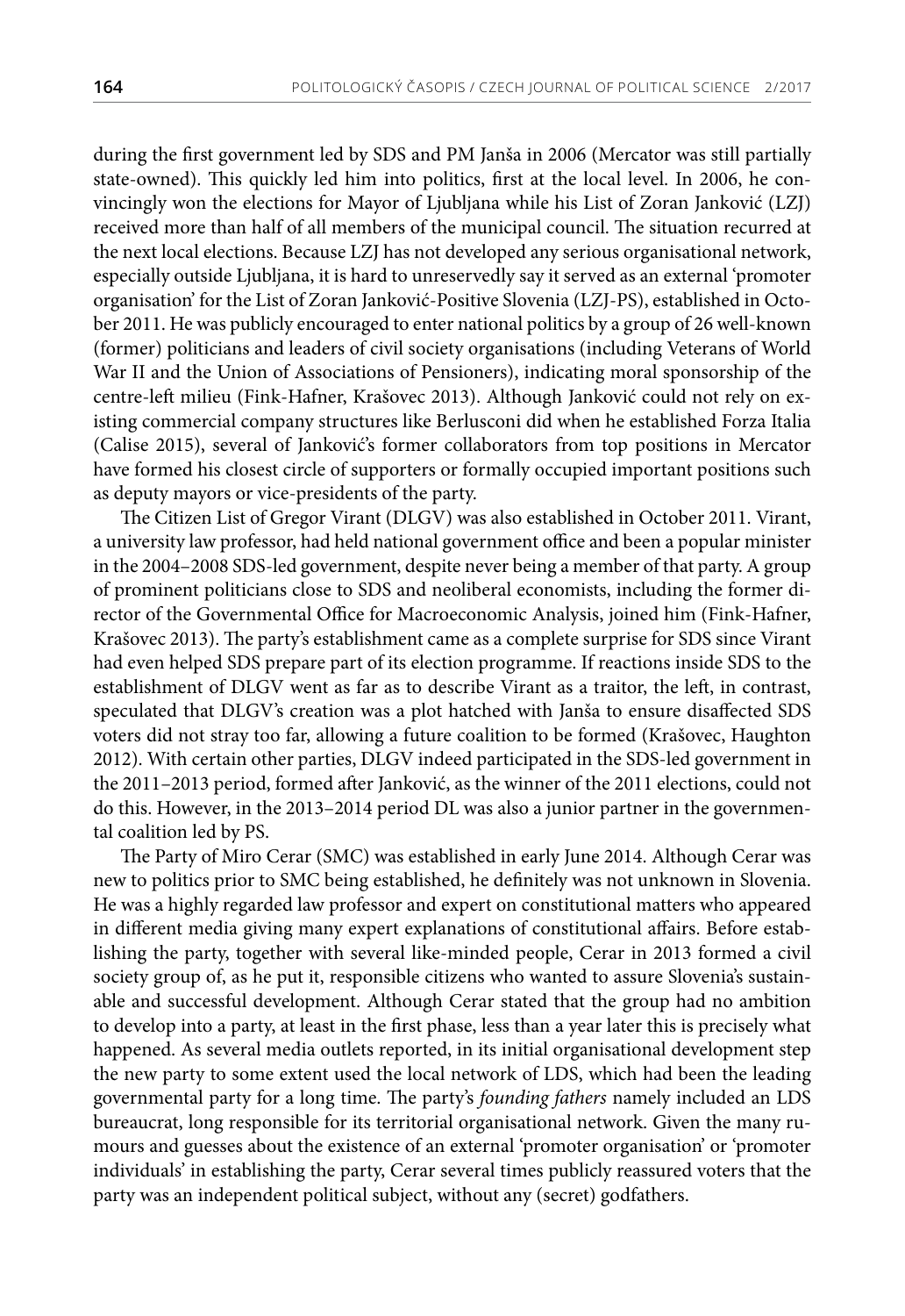The Alliance of Alenka Bratušek (ZaAB) was founded at the end of May 2014 by former PM Alenka Bratušek, previously an MP of LZJ-PS. Bratušek had become acting leader of PS after Janković stepped down as leader of PS (at the beginning of 2013) due to the anti-corruption commission's findings that he had systematically and repeatedly violated the law. Since the Commission had also revealed similar suspicions regarding PM Janša as those Janković faced, a constructive vote of no-confidence against him was issued and Bratušek was elected PM. In spring 2014, Janković successfully challenged Bratušek to become leader of the party he had founded, but his desire to take back the reins of PS not only created a split in the party, but saw the governing coalition collapse as the smaller parties in the coalition refused to work alongside PS with its charismatic but controversial Janković at the helm (Krašovec, Haughton 2014a). Early in May 2014, Bratušek submitted her resignation (and thereby the resignation of her government) and some weeks later the split in PS led to a new party being established – ZaAB.

Obviously, all four new successful Slovenian parties' origins differ, yet it is possible to say that none of them had an important external 'promoter organisation' and therefore in this regard can be described as parties fulfilling one of the criteria of an entrepreneurial party.

# 4.2. Election Campaign Resources

Financially, no party under scrutiny crucially depended on their *founding fathers'* resources; in their first election campaigns, all relied on donations by companies or individuals (an individual or company could donate up to 10 average monthly salaries to individual party in Slovenia; since 2013 donations by companies are no longer allowed). They also relied on bank credits. Interestingly, the election campaigns proved to be much more expensive in 2011 than in 2014. While in 2011 the highest amount invested in a campaign<sup>3</sup> was approximately EUR 683,000 (SDS), followed by the newcomers LZJ-PS (approximately EUR 598,000) and DLGV (approximately EUR 342,000) (Računsko sodišče 2012a; 2012b, 2012c), in 2014 all parties invested much less money; the most was spent by SD (approximately EUR 246,000), and similar amounts were spent by PS and DeSUS, while the newcomer and election winner (SMC) only invested approximately EUR 90,000 (ZaAB approximately EUR 189,000) (Računsko sodišče 2015a; 2015b; 2015c; 2015d; 2015e).

Parties decided to invest less money in their campaigns partly due to their recent considerable financial problems, and partly because public appearances in the media, particularly in TV debates, had become much more important than other campaign forms. In Slovenia, the public TV broadcaster has to provide payment-free access to all candidates and parties (also non-parliamentary ones although they are entitled to a smaller amount of such access) running for seats in parliament. At commercial TV stations it is completely up to them to decide on parties' access to TV debates. Lately, mainstream media have organised more debates among party leaders, claiming to offer the public more information, but at the same time these debates have indeed transformed into *infotainment*. Some success-seeking newcomers were granted equal access to the biggest commercial TV station as the established parties had, while public TV has also invented different ways to offer some success-seeking newcomers important opportunities to participate in debates. Given these developments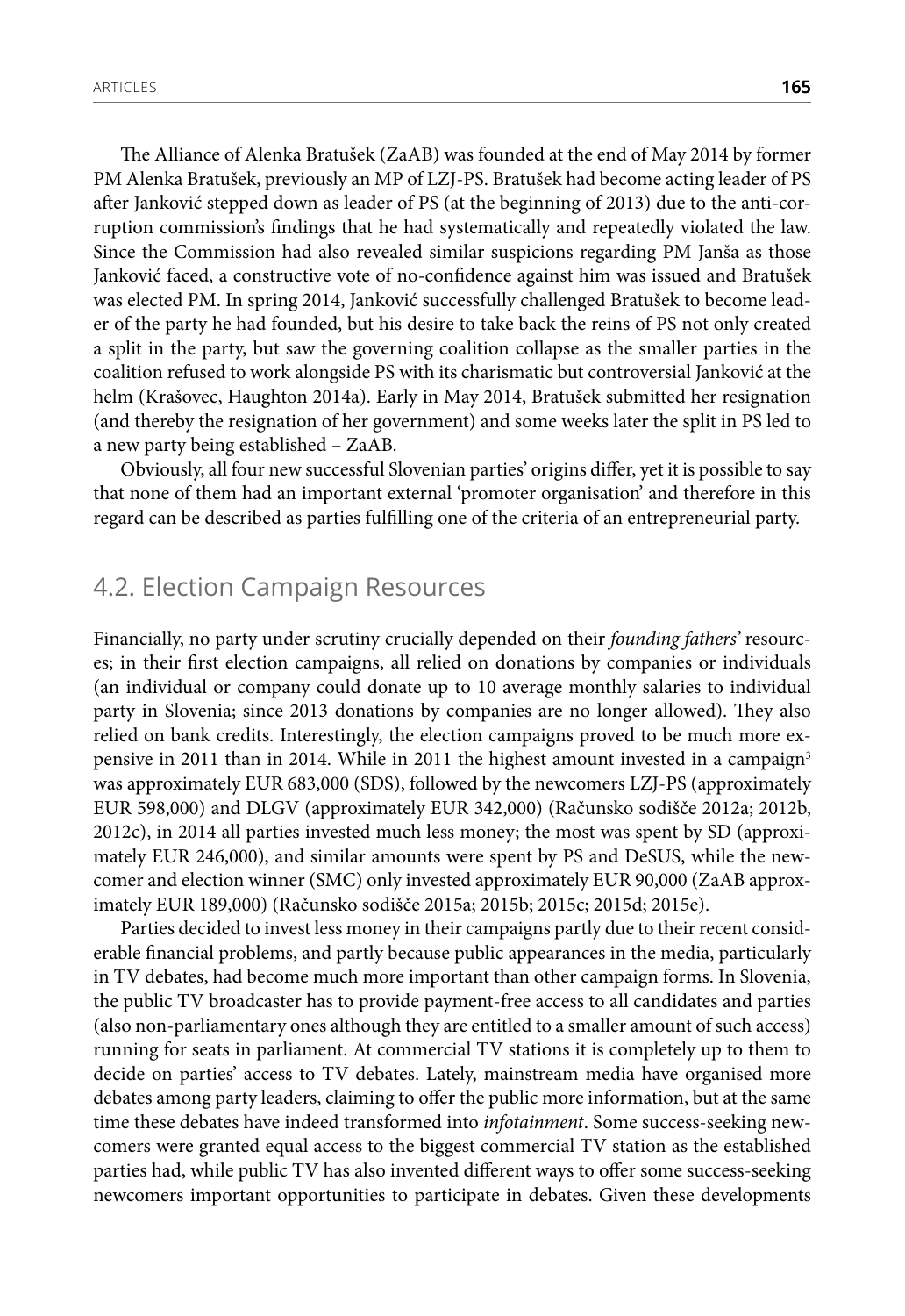and that Slovenian parties have very shallow social roots (Krašovec 2000; Krašovec, Haughton 2011; Tomšič, Prijon 2015), it is perhaps no surprise they have started to prefer to appeal the electorate via payment-free media access or even to run a blitz campaign in the media, with this being especially true for the new parties established just before elections which were unable to rely on a party organisational network, even if they had wanted to do so (Krašovec, Johannsen 2016). In 2011, TV debates clearly focused for the first time on the search for a new Prime Minister (Haughton, Krašovec 2013), and since then they have been in personal battles for the post. The new personality-based parties across CEE countries have often benefited from such developments and it seems this includes Slovenia (Krašovec, Haughton 2014b).

Although none of the four analysed parties could importantly rely on their *founding fathers'* financial resources, the *founding fathers'* public reputations represented a crucial resource for all four parties' emergence and will be discussed more in-depth later.

# 4.3. Party Organisation

The question of party organisation has in many views been recently determined by discussions on presidentialisation<sup>4</sup> or more narrowly on centralisation of power around the leader in a party.

When seeking to analyse parties' internal organisation and distribution of power, the starting point should be an analysis of the party statutes which formally determine these aspects. Therefore, the founding statutes (DLGV 2011; LZJ-PS 2011; SMC 2014; ZaAB 2014) and the currently valid statutes of the four new successful Slovenian parties were examined (DL 2014; PS 2013; SMC 2015; Zavezništvo 2016).

# *4.3.1. Centralisation of Power around Party Leader: Formal Story*

The party statutes of established (Krašovec 2016a) and new parties stipulate four broad functions of party leaders: to lead the party's activity and that of several party bodies; to officially, publicly, and politically represent the party; to implement party body decisions; and to propose and sometimes elect candidates for certain party positions. However, some provisions regarding the party leader's power in new parties have (had) deviated from those in established parties. Leaders of new parties have (had) more power than their counterparts in established parties. In some cases leader of new parties have (had) a power to propose candidates for some narrower party bodies (e.g. council, executive committee) formed in all parties to deal with day-to-day matters, or candidates for national elections. In this way new parties' leaders have (had) (in)directly acquired greater formal power than the leaders of the established parties. In DLGV, the party leader nominated one member of the executive committee to be elected by the party congress. However, the executive committee only had three members (party leader, deputy party leader and a member elected by the congress and nominated by the party leader) and the committee was also tasked with selecting candidates for all forms of elections (parliamentary, EP, presidential, local). In LZJ-PS, the party leader proposes a list of candidates to the executive committee for parliamentary and EP elections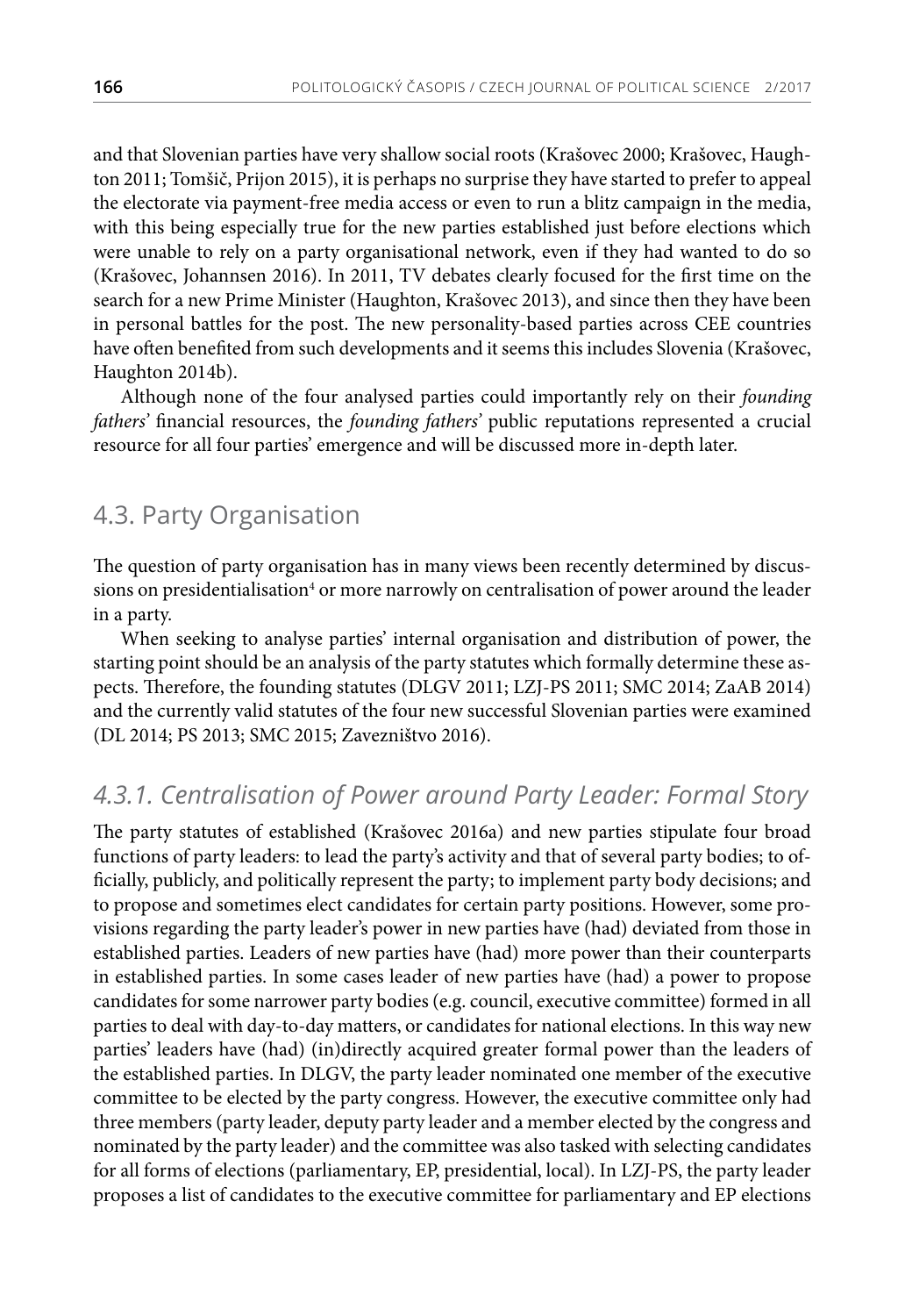as well as presidential elections, while local party organisations are granted autonomy to select candidates for local elections, although over the years their autonomy has narrowed – currently mayoral candidates have to be approved by the party council. Initially, the party's central office clearly dominated in the composition of the party's council, while today the party leader alone has some additional power since he proposes to the council three candidates to be elected as executive committee members. Indeed, the same solutions are to be found in ZaAB/Zavezništvo.

In SMC, the party leader or executive committee has to propose a list of candidates for parliamentary and EP elections as well as presidential elections, which is ultimately prepared by the party council. For the 2014 elections, the party leader was formally required to propose a list of candidates and the executive council decided on it. This party's leader also has the right to influence the council's composition, where he is entitled to: a) propose candidates for the body to be elected by the congress; and b) supplement the council's composition with up to 10 members. The party leader also has an influence on the executive committee's composition; he used to nominate up to 10 candidates to be elected by the council, now he nominates 3.

Party leaders in all parties are elected by party congresses, but in the first three analysed parties all party members compose the congress, and it is thus possible to speak about membership ballots. Concerning the composition of the party congress, SMC has resembled the delegation principle known in established parties with the representation of territorial organisations and the *ex officio* principle of representation (leader, secretary general, members of council/executive committee, MPs…) (Krašovec 2016a).

By introducing membership ballots in party leader selection, three of the new parties have allowed for some democratic innovations. Yet, as Mair (1994: 17) warns, democratisation on paper is often meaningless and/or illusory and may actually coexist with a powerful elite/leader influence in practice. According to him, organised local activists have long represented the biggest restraints on party leaders, while atomised and inactive members empowered by introducing membership ballots hardly represent any serious constraint on the party leader with the outcome that such democratisation can easily bring about greater autonomy/power to a party leader.

Indeed it is possible to say in the new parties some provisions have (had) attributed leaders (in)directly with some additional formal powers, compared to the established parties. However, on that basis alone it would be hard to identify any (serious) trends of centralisation of power around the party leader.

#### *4.3.2. De facto Importance of Party Leader*

As van Biezen (2003) warns, although party statutes are a good starting point for analysing party organisation and structures, they can differ from *de facto* characteristics. We must also not forget that Poguntke and Webb (2007) detected that changes toward centralisation of power have in many cases happened in actual practice, without changes to formal documents or structures. As some (e.g. Cabada et al. 2014; Hloušek 2015; Tomšič, Prijon 2015) believe, Slovenia has *de facto* fallen victim to the personalisation of politics, frequently treated as part of centralisation of power around a party leader, a pan-European phenomenon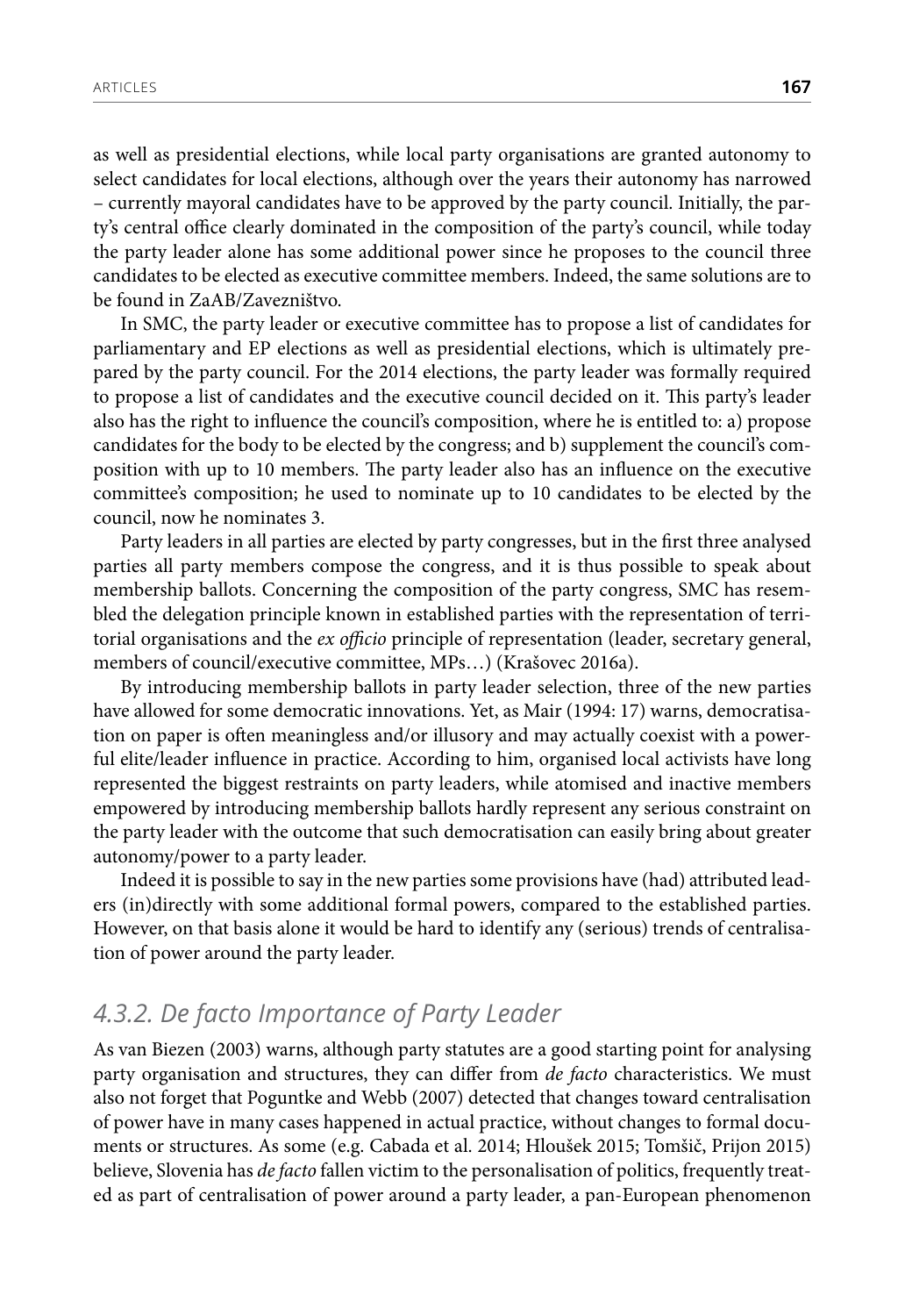(Karvonen 2010). Although this trend was not yet in full swing in the 1990s and early 2000s, the importance of several leaders for their respective parties foreshadowed its eventual manifestation (e.g. Janez Drnovšek of the LDS, Borut Pahor of the SD, Janez Janša of the SDS).

The very first indicator of the *de facto* personalisation of the four new successful parties is that they were established under the name of their *founding fathers* and they competed under these names in the first elections in which they participated. Indeed, all of them changed their names within a year of establishment and wiped away the leaders' names. Given the centralisation of electoral campaigns (Deželan et al. 2010) and the high concentration of media attention on the party leaders, their *de facto* role and their personalities were ultimately significant in the new parties' rapid success.

Yet, this initial advantage can easily be transformed into a liability when party leaders prove to be corrupt, erratic or ineffective (Haughton, Deegan-Krause 2015: 75), and when they are responsible for the positive and negative results of all decisions taken (Hopkin, Paolucci 1999: 317). Or, as Tomšič and Prijon (2015: 242) say, in Slovenia many party leaders are *de facto* the most important persons in their parties because the success or failure of a Slovenian party depends greatly on the qualities of its leader. This was clearly seen in the case of DLGV. When in the campaign it was revealed that Virant had received unemployment payments despite having worked as a lecturer and consultant after leaving his ministerial position, the party recorded an important drop in support and could not recover, even though it managed to cross the parliamentary threshold. But instead of playing the starring role in the 2011 post-election period it was suddenly assigned only a supporting role (Krašovec, Haughton 2012). The attractiveness of LZJ-PS started to wane when Janković, despite his party having won the plurality of vote and him building a reputation as a 'man who gets things done', was unable to form a government (Krašovec, Haugton 2014a: 1). The party's popularity continued to fall further upon the release of the anti-corruption commission's mentioned findings in early 2013, while Janković's desire to take back the party leadership in spring 2014 triggered a split in the party, the collapse of the government, and the party's marginalisation at the early parliamentary elections in 2014. Having been a loser in the unequal struggle with Janković for the PS leadership produced some sympathy and support for Bratušek when deciding to establish ZaAB. But the last hopes for ZaAB disappeared when Bratušek became involved in an ethical-risk abuse of power when in its last gasps the government, under her leadership, nominated her as candidate for European Commissioner in 2014 and following the peak of disappointment with her after her unsuccessful hearing for the EU Commissioner position. Public support for the party vanished and eventually the parliamentary party group of ZaAB also disintegrated. In addition, the very bright star of SMC has started to fade since the 2014 elections. Running the government has proven to be hard work for experienced politicians but represents an even bigger challenge for new and inexperienced politicians, as Cerar has admitted. At the start of his term as PM, he has primarily been publicly criticised for being an indecisive leader. It later became clear the new party he is in charge of has had some difficulties assuring the high ethical standards it set for itself during the campaign and regarding which the public has developed considerable sensitivity in recent years. SMC does not seem able to fully avoid some of the clientelistic patterns seen in the past, while Cerar has been perceived as not determined enough to clarify such suspicions (Krašovec 2016b).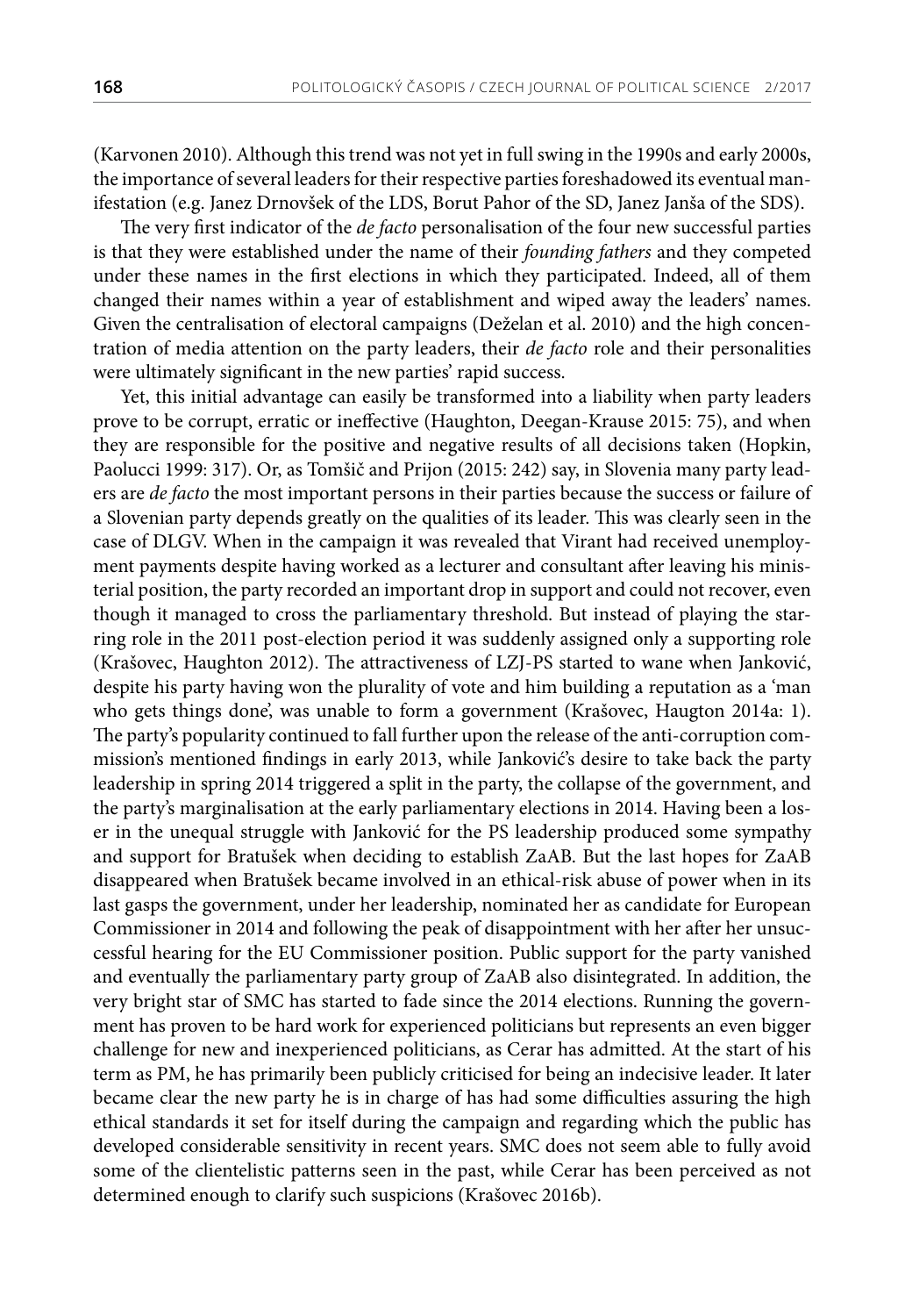# *4.3.3. Level of Development of Party Organisation*

The new successful parties' dependence on their leaders and already noted fall of three of them is connected with these parties' inability to develop an identity distinct from the founder-leader (Arter, Kestilä-Kekkonen 2014: 933). This identity can be achieved by developing the party organisation. However, the rapid emergence of many new parties in CEE only allows for rudimentary organisational structures to be developed, especially if the parties have participated in government, since in this situation they must divert their already small membership core away from local-party building (Haughton, Deegan-Krause 2015: 75). $^5$  The importance of the party organisation for new parties' survival is also reflected by Beyens et al. (2016: 270) when they state that the development of the organisation is precisely the critical difference between future success and failure.

In Slovenia, there is a clear division among the new and established parties, with the former tending to record a lower level of territorial and internal organisational development (Krašovec 2016a). For example, SDS has 210 municipal organisations and 15 regional organisations, SD has 212 municipal and 35 regional organisations and NSi has 211 municipal organisations and 24 regional organisations, while SMC, as both the biggest parliamentary party and the newest, has 60 local organisations and 7 regional organisations. PS has managed to establish 55 municipal organisations, Zavezništvo 20 regional and 17 local organisations while DL has 36 municipal organisations. Political parties usually have some other collateral organisations, such as those for youth, seniors, women, workers etc. and different forums (Katz, Mair 1994). Slovenian parties also vary significantly along the established/new party line in this regard. While SDS has the largest number of such organisations (eight), among the new parties only PS has two such organisations (youth and senior's organisation), while SMC has a youth organisation. The statutes of all four analysed parties envisage the formation of programme or expert bodies to deal with specific policy and procedural questions, and to help the party and parliamentary party group in policy-making and decision-making; formally, these bodies exist (as with the established parties). Although it is true that one can hardly expect the new parties to develop such a party organisation in a few years as the established parties have managed to develop over many years, it seems of the new parties only SMC has indeed internalised the need to develop a broad territorial party organisation and to further develop the party internally. According to the first secretary-general Kopač (2016), SMC is aware of the need to have a well-developed organisation since one reason for the quick decline of new parties is that none have devoted time to seriously develop these parties' aspect. The value of a well-developed party organisation in assuring the long-life of new parties was shown in the case of NSi; also its well-developed party organisation helped it return to parliament after a 4-year absence, an achievement no other party has recorded (Fink-Hafner, Krašovec 2013).

Based on the presented data, it is possible to say the party on the ground in new parties has not been firmly and extensively developed. This is further confirmed by the quite poor results these new parties recorded in local elections, and by the available party membership data. According to Slovenian public opinion polls (Toš 1999; 2004; 2009; 2012; 2013) and membership numbers reported by the parties themselves (see Haute, Paulis 2014), the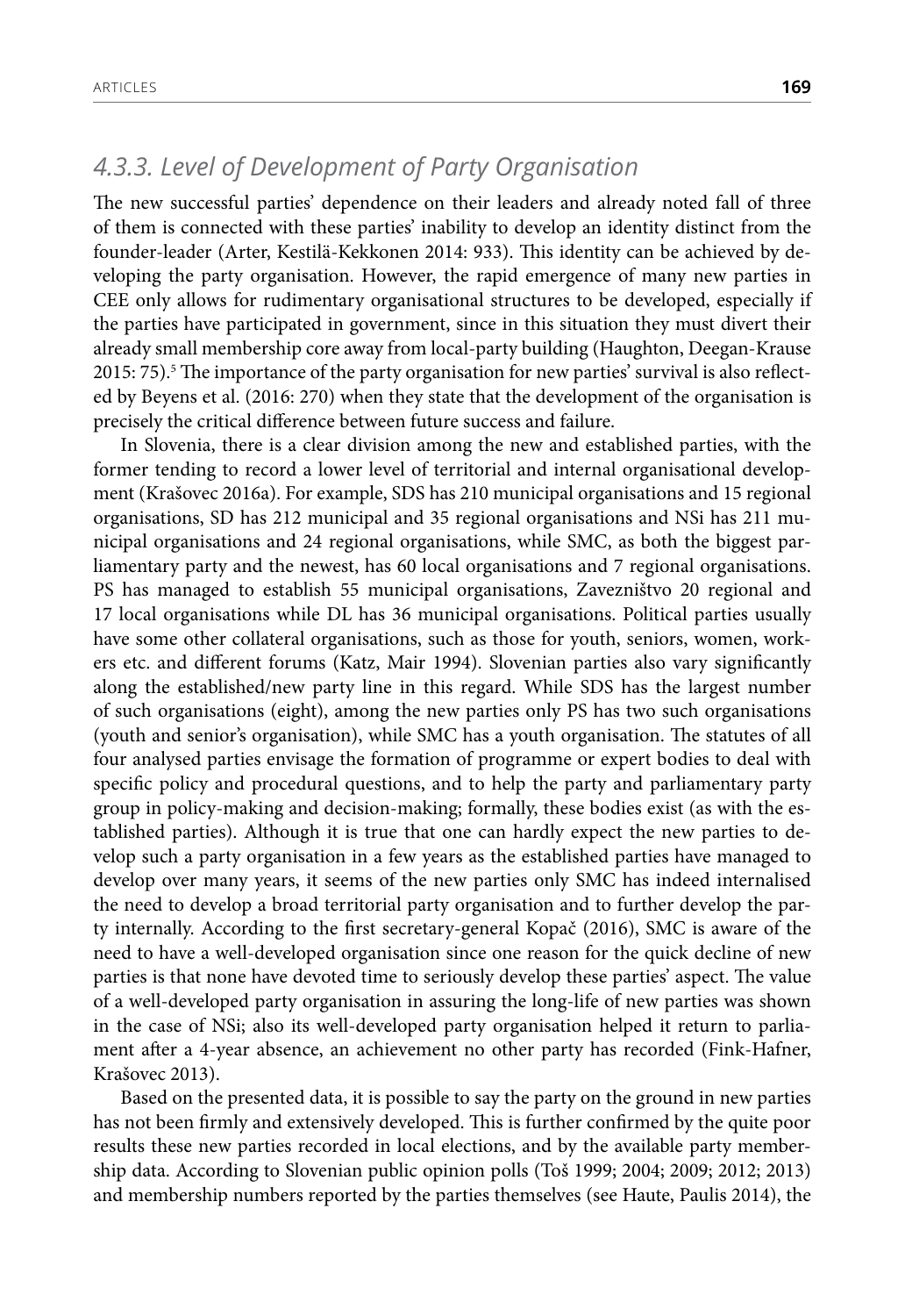ratio of party members to eligible voters in Slovenia has fluctuated between 3.5% and 6% over the years. This is indeed slightly above the European average of 4.7%, but it is necessary to keep in mind that especially in CEE countries the figures are very low and it is exactly these figures that lower the European average to an important extent (Biezen et al. 2012). SDS is the largest party by number of members in Slovenia; it had approximately 30,000 members but, as reported by SDS (Letna poročila strank 2016d), this number was 22,593 in 2015. It is followed in size by other established parties (e.g. SD, NSi, SLS, DeSUS), whereas SMC has approximately 3,000 members, a little less than PS had in 2013, while in 2015 DL only had 356 members (Letna poročila strank 2016f). Generally speaking, party membership in Slovenian parties is relatively limited in established parties and very small in new parties.

According to Krašovec (2000), in the 1990s Slovenian parties only had a handful of people employed in the central part of the parties or at their headquarters (HQ), a phenomenon also recorded lately; for example, in the last few years among Slovenian parties SD had the most people employed at its HQ; 12 people in 2011, 9 in 2015 while, among the new parties SMC was the 'champion' with 4 people employed at its party HQ (Letna poročila strank 2016a; 2016b; 2016c; 2016d; 2016e). These figures show that the party bureaucracy in Slovenian parties, not only in new ones, is kept to a bare minimum. Yet, as Mair (1994) states, nowadays it is hard to completely distinguish those who work at the party's HQ and those working in the party's parliamentary group since many simultaneously work for both 'party faces'. In Slovenia, parliamentary parties, more accurately their parliamentary groups, have also been entitled to receive certain amounts on a monthly basis for additional professional help; further, they have benefited from funding to cover the cost of secretaries, experts and administrative staff working in parliamentary party groups. All of them indeed (can) also work for the party HQ. Since the scope of such support depends on the number of MPs an individual party has, the biggest parties can have even more than 20 employees. Given these personnel characteristics and that already in the first year after their astonishing electoral success the new parties have exhibited huge financial dependence on public subsidies<sup>6</sup> (a pattern also evident in the established parties), we can say that Slovenian parties in general are very vulnerable and highly dependent on electoral success.7 This is another reason for stating that the developed party organisation can be crucially important when a party faces hard times.

One of the characteristics of entrepreneurial parties when speaking about party organisation dimensions is also the importance of professionals in parties, and especially electoral experts. In this regard in Slovenian parties in general, professionalization of electoral campaigns has not been very visible (Deželan et al. 2010). This does not mean that parties in Slovenia have not hired external collaborators and counsellors at all but we can speak mainly about individuals or agencies that have been responsible for performing particular tasks, for example the task of advertising, conducting public opinion polls research, or serving as media experts or experts for styling and public performances. As pointed by Deželan et al. (2010: 66) the use of such professionals has still not been more fully integrated into campaign activities since campaigns in all parties have been under the strong control of party politicians dominating their electoral headquarters. The very successful newcomers in 2011 also followed that pattern to a larger extent, while 2014 newcomers faced important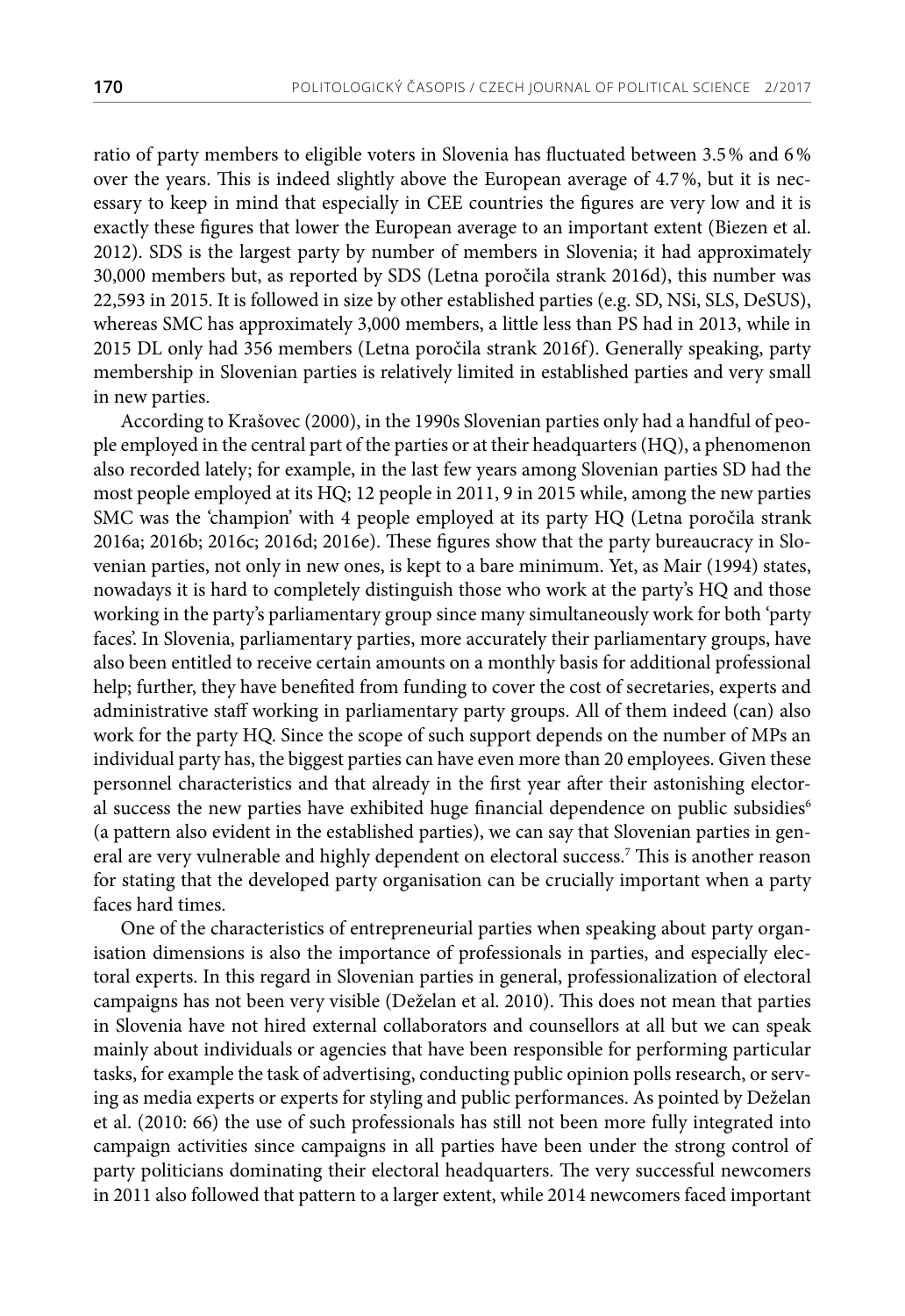financial restraints which led them to even lower levels of such professionalization of electoral campaigns.

Taking all the presented data into account, one can say the new Slovenian parties have a relatively light-weight organisation (Hopkin, Paolucci 1999), although in particular respects this is also true for (some) established parties. On the other hand, established and new parties do not greatly rely on the help of professionals, especially of electoral experts.

### 4.4. Electoral appeals

As many political scientists believe, one of the constituting elements of parties is their ideology, which supposed to be reflected in their party programmes. Due to the importance of the electoral function of parties, parties are expected to also form election programmes. Election programmes are formal documents presented to voters and party members as recognisable statements on policies (Klingemann et al. 1994) and are used to attract voters and mobilise intra-party groups. However, Budge (1987) and Bara (2006) assert that only a small number of voters actually read election/party programmes.

Although in Slovenia personalities have mattered a great deal, especially in the last two election campaigns, still a large share of the debates was focused on policy differences (Krašovec, Haughton 2012; 2014b). Despite some pointing to the ideological emptiness of the new parties<sup>8</sup> and that they scarcely had enough time to prepare their programmes, all four successful newcomers prepared (election) programmes, albeit they were not as elaborate as those prepared by the (large) established parties. However, the TV debates gave the newcomers an opportunity to describe in more detail their positions on a range of issues. While the electorate is quite volatile lately (Krašovec, Johannsen 2016), it is obviously still largely divided into the libertarian-authoritarian dimension (Fink-Hafner 2012) simultaneously also connected to the dilemmas over developments during WWII (i.e. Partisans versus Home Guard or opponents of the occupation forces versus their collaborators) and the socialist past, and clear ideological positions of parties are thus expected. Since the 2004 elections, the economic cleavage among voters has also been more profound.

Unsurprisingly given the economic woes facing Slovenia and the eurozone in 2011, economic topics dominated in the campaign with parties trading conflicting views on the origins, consequences and possible solutions to the economic crisis (Haughton, Krašovec 2013). Whilst it was commonly agreed there was a need for structural reforms, a clear leftright distinction was in evidence in terms of how to proceed. Whereas SD and LZJ-PS sought to emphasise the need to defend the welfare state in the future, the latter also stressed the need for more efficiency and better organisation in the public sector and Janković tried to present himself as the person able to effectively manage the economy given his successful career in business (Haughton, Krašovec 2013). However, as stressed by Haughton and Krašovec (2013), the success of LZJ-PS was not just built on its leader's appeal, but also on the party's agenda for more limited reforms of the welfare state, which many still consider worth fighting for (Kolarič 2012: 295). LZJ-PS clearly aimed to gain the support of disaffected voters from the centre-left, especially SD and former voters of LDS, the once leading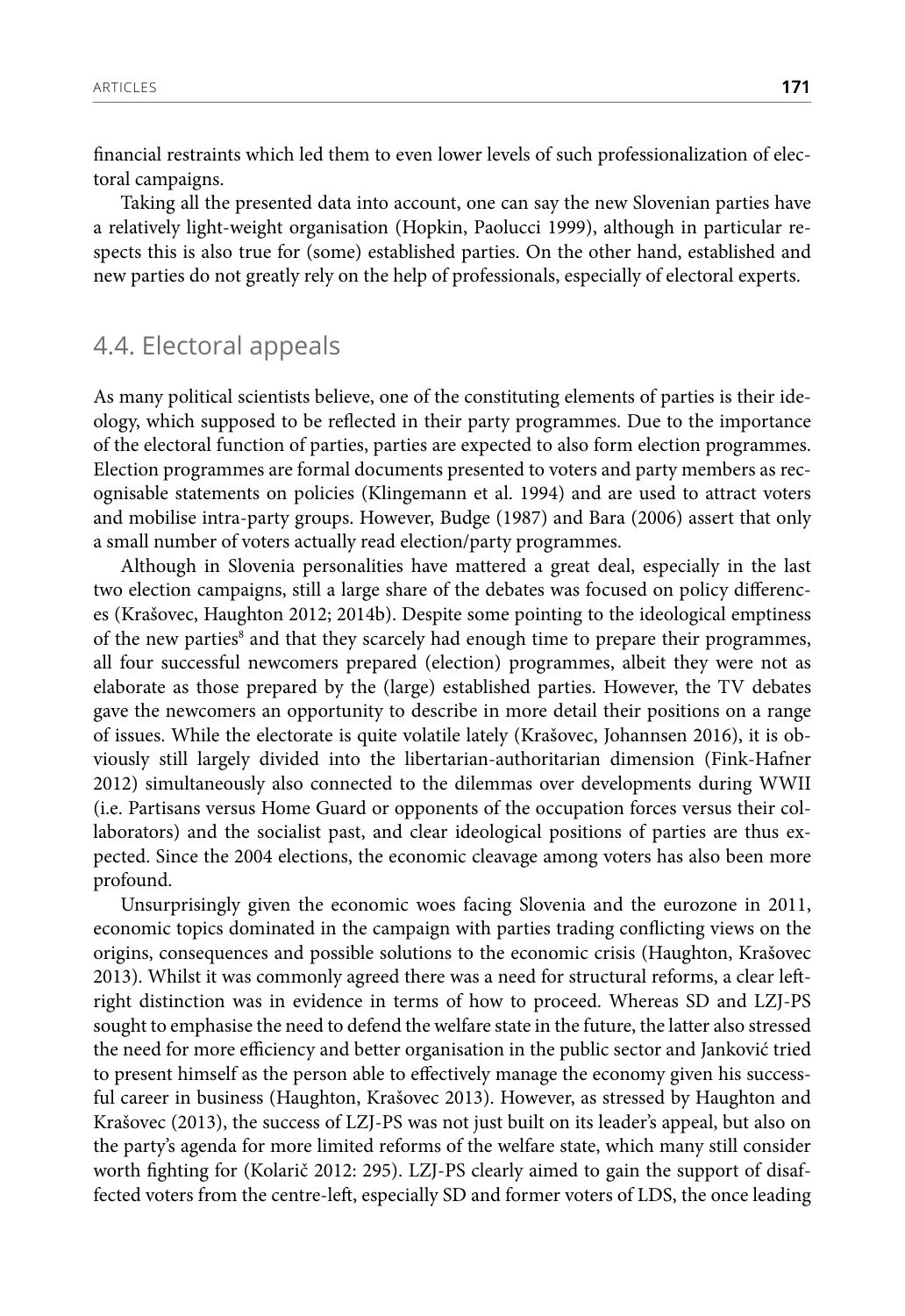governmental party that held power for a decade, also through positive evaluations of recent socialist history (Fink-Hafner, Krašovec 2013). SDS and especially DLGV advocated a more market-driven vision of reforms, together with radical privatisation, lower taxes and a slimmed-down state concept (Krašovec, Haughton 2012). Due to his legal expertise and experiences with public sector (popular) reforms he had prepared as a minister of public administration, Virant presented himself as an expert in dealing with the public sector, while DLGV also clearly occupied a libertarian attitude regarding the rights of different minorities and promised a tough fight against corruption.

Taking into account the *expert syndrome* of Slovenian society (as shown by Toš 1995; Toš, Malnar 1999; 2005; Malnar 2008; 2011), the democratic political system has enjoyed quite a small advantage over the expert system of managing the country (in the period 1995–2011 on average 75% of respondents evaluated the expert system as a good or relatively good way of managing the country, while 80% of them believed that a democratic political system is a good or relatively good way of managing the country), and at both elections the personalities of party leaders and their expertise were important in the campaign. Playing the card of the expertise of their *founding fathers* (Janković a successful manager, even proclaiming himself as a non-politician, Virant and Cerar as law experts, while to a smaller extent Bratušek played on the expertise card<sup>9</sup>) was one of the rare common characteristics of these newcomers exposed in the campaign.

Also in 2014 analysed newcomers prepared (election) programmes. Given that the split in PS led to the establishment of ZaAB, it is probably no surprise that it offered very similar policies and ideological profile as PS. On the other hand, one can say that novelty and the rule of law together with a need to introduce a merit system laid at the heart of Cerar's electoral appeal (Krašovec, Haughton 2014a). Tapping into the huge lack of trust in parties, institutions and democracy, Cerar had ridden the wave of widespread dissatisfaction and claimed that a vote for his party would give a chance for new faces in politics, precisely as demanded by demonstrators in 2013. In addition, he called for re-establishment of the rule of law in Slovenia and a change in the country's political culture, particularly towards more co-operative and respectful conduct between political opponents, and his pitch struck a chord with large sections of the Slovenian electorate who had lost faith in their politicians and political system (Krašovec, Haughton 2014b: 51). Because he was a highly regarded law professor and expert on constitutional matters, without any political experience, the population also clearly treated Cerar as a 'credible messenger of the need to fight corruption' (Bågenholm, Charron 2014). On the other hand, SMC offered no clear stance on the economy, bar some reservations against radical privatisation. Cerar's call for 'controlled privatisation' and his opposition to the privatisation of infrastructure helped create the image of a moderate left-leaning party (Krašovec, Haughton 2014b). His justification for the lack of clarity on his policies was his assertion that it was hard to generate precise solutions without all the information and data necessary, which had only been available to the established parties. At the same time, he managed to avoid giving clear personal opinions and statements on some questions closely connected with the deep libertarian-authoritarian divide in Slovenia, also by simply offering legal interpretations of laws and the constitution on certain matters.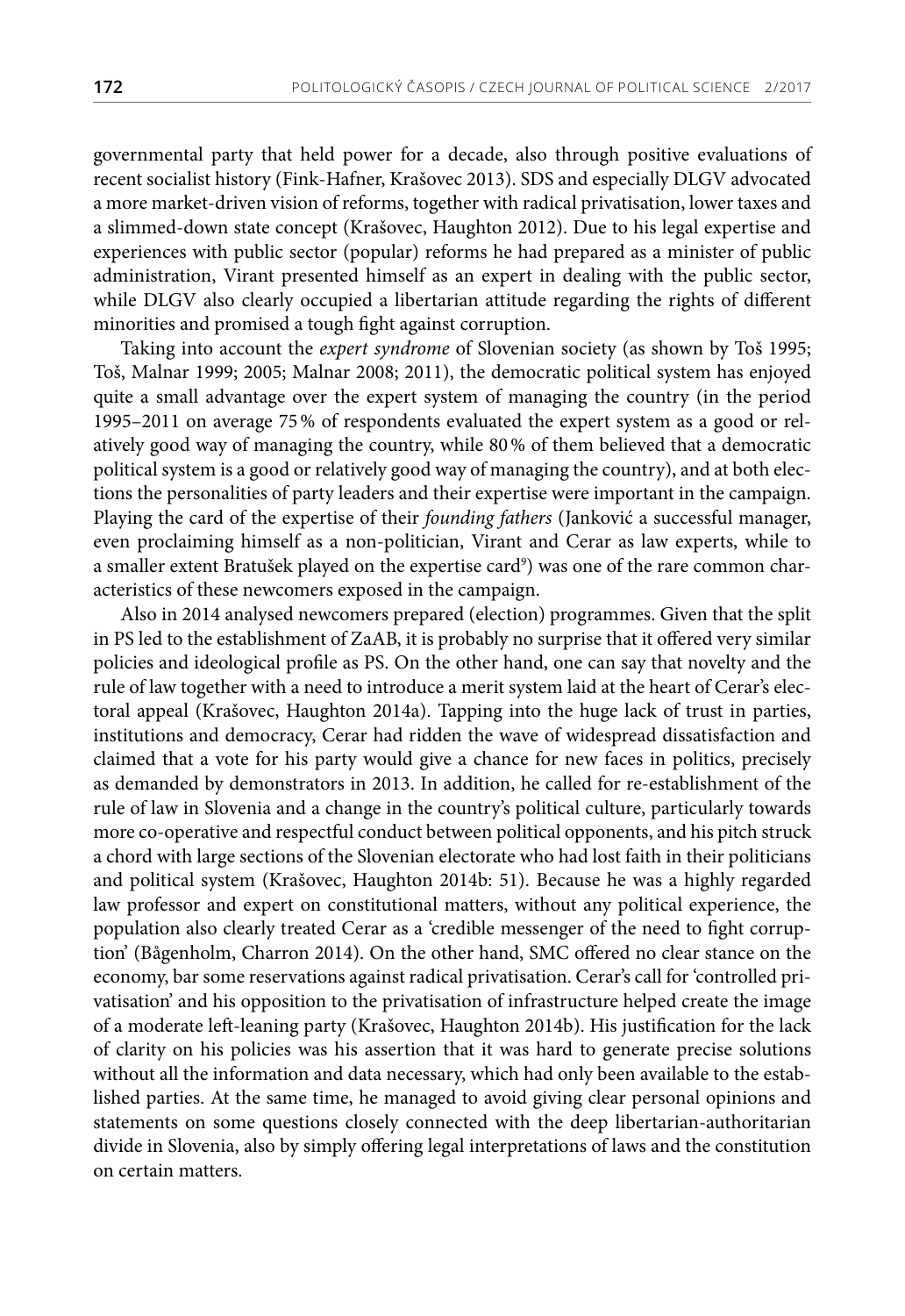# **5. Conclusion: New Parties = Entrepreneurial Parties?**

In the analysis of the four new successful Slovenian parties we have employed several key dimensions of the ideal-type entrepreneurial party model. The newcomers have demonstrated some common elements attributed mainly to minimal and not to maximal conceptualisation (as presented in the introductory chapter of the volume) of entrepreneurial parties. One of such characteristics is a fact that none of the successful newcomers were a product of a promoter/sponsor organisation. Additionally, it especially seems the new parties' focus on and particularly their dependence on their leaders can be used to potentially classify them among entrepreneurial parties. Still, some established parties have clearly also shown such signs. Speaking about party organisation it is obvious new parties have only light-weight organisation, and a less developed party on the ground. Yet, the established parties required many years to develop their party organisations in their current form and therefore it would be unfair to expect the new parties to be able to develop a solid party organisation in only 2 or maybe 4 years' time, especially since some new successful parties have not even had the opportunity to do this due to the 'live fast die young' norm (Deegan-Krause, Haughton 2010). SMC, contrary to other successful newcomers, clearly expressed a need to develop party organisation in the near future. Last but not least, centralisation of power around a party leader has been visible in all new parties. In certain other aspects, the newcomers have exhibited signs of other party models, like cartel parties, particularly regarding their strong dependence on the state for providing them with financial and personnel resources. However, there have been additional differences among the successful newcomers, for example even lower inclusion of electoral experts in the campaign by 2014 newcomers in relation to 2011 newcomers, which was predominantly connected to new campaign regulation which also resulted in much lower financial inputs of the latter newcomers. The 2011 successful newcomers also proved to be very dependent on changeable electoral support or high volatility, especially in the centre-left camp (Cabada, Tomšič 2016), and in just three years became irrelevant parties; however, even before the new elections, regular public opinion polls indicated their fall. Contrary, SMC, after almost three years after its electoral breakthrough, still has managed to stay close to the highest ranked parties according to public opinion polls.

Based on the presented evidence and some additional explanations, we may conclude that Slovenian new parties can be classified as entrepreneurial parties only in some fragments of their functioning, while some new parties have not even survived long enough to determine what kind of party they wanted to establish.

#### **Footnotes:**

- 1. Before 2000, it was even lower, approximately 3.3%.
- 2. As noted by Vehovar (2012: 83), it is interesting that the good economic (statistical) figures in the 2004–2007 period were accompanied by a relatively high level of personal dissatisfaction, indicating that the objective statistical calculations of prosperity were disputable on a subjective level, leading to dissatisfaction with political institutions.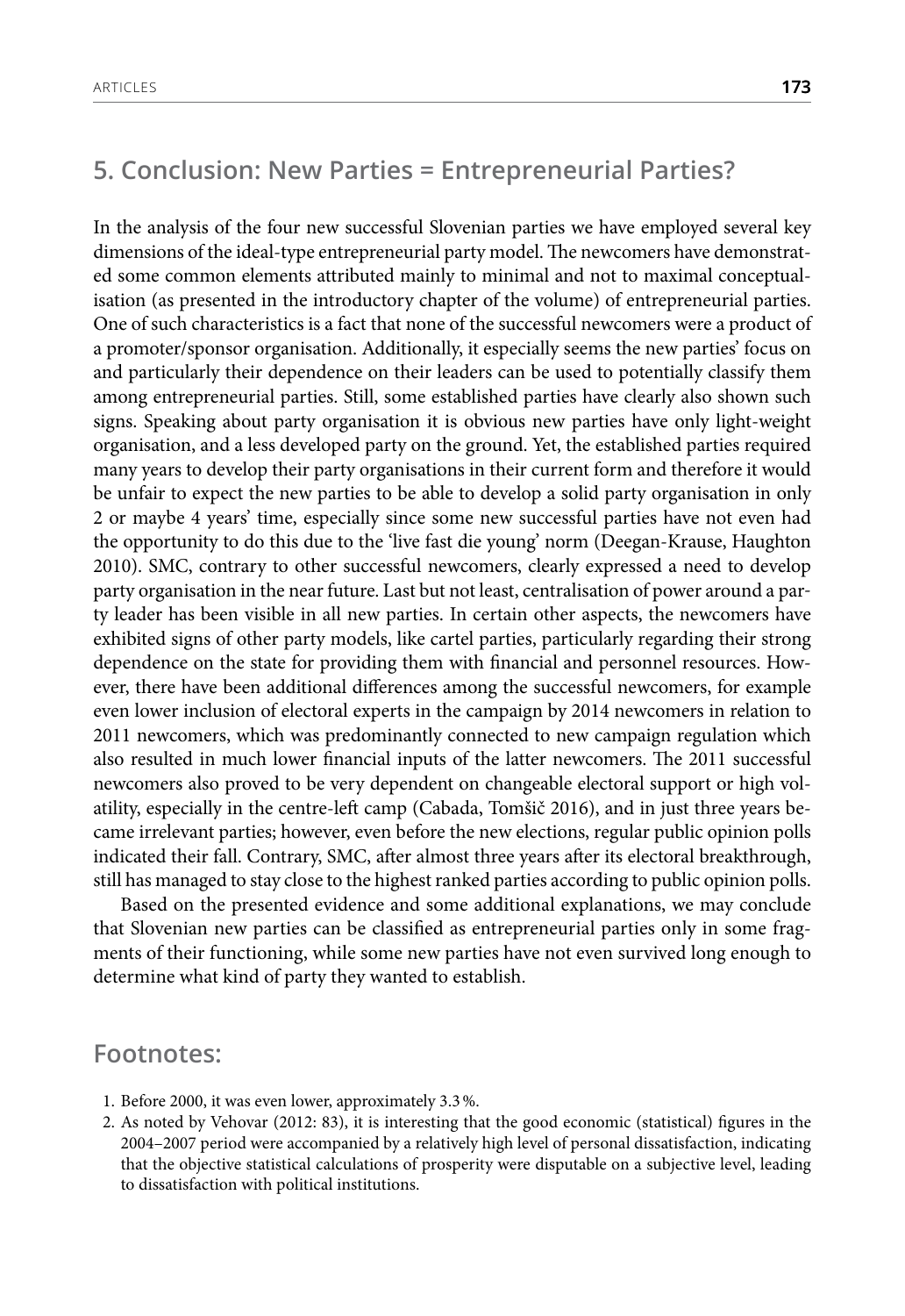- 3. In Slovenia, the Law on Electoral and Referendum Campaigns set a spending limit in the campaign (EUR 0.40 per voter); in 2011, the limit was approximately EUR 683,000 while in 2014 it was approximately EUR 685,000.
- 4. Poguntke and Webb (2007: 5) emphasise that presidentialisation describes a process in which the role of party leader is reinforced in three areas: power resources, leadership autonomy and the electoral process.
- 5. Although many studies suggest that government participation is detrimental to new parties, research by Bolleyer et al. (2012) proves this is not necessarily an organisational disadvantage for newcomers.
- 6. Given amendments to the Law on Political Parties in 2013 which completely prohibited donations of companies, parties' even higher dependence on public subsides can be expected.
- 7. Up until 2000, only parliamentary parties could receive direct monthly public subsidies. In 2000, the eligibility threshold for public subsidies was lowered and all parties that receive at least 1% of votes are entitled to them. If till 2000 the amount of public subsidies for a party exclusively depended on the number of votes a parliamentary party received at elections, in the 2000–2013 period, parties entitled to public subsidies received 10% of the set amount of finances for public subsidies (total funding from the national budget must not exceed 0.017% of GDP) in equal shares, with the remaining 90% being distributed among them according to their electoral success, while under the 2013 amendments a new formula was set, namely 25% and 75%, respectively. Parties can also receive public subsidies at the local level, but municipalities are competent to make this kind of decision.
- 8. Also the affiliation of the successful newcomers to the European parties clearly indicates they have not been ideologically empty; DL, ZaAB and SMC clearly opted for the ALDE affiliation, while also PS is affiliated to it, mainly due to a decision made by Bratušek while she was an acting leader of the party, even though Janković wanted to be affiliated with the PES.
- 9. When Janković in 2013 in public strongly supported Alenka Bratušek to become PM he was repeatedly referring to her financial expertise.

# **References:**

- Arter, David. 2016. 'When New Party X has the 'X Factor': On Resilient Entrepreneurial Parties.' *Party Politics* 22, no. 1, 15–26.
- Arter, David and Kestilä-Kekkonen, Elina. 2014. 'Measuring the Extent of Party Institutionalisation: The Case of a Populist Entrepreneur Party.' *West European Politics* 37, no. 5, 932–956.
- Bara, Judith. 2006. 'Do Parties Reflect Public Concerns?' In: *Democratic Politics and Party Competition*. Eds. Judith Bara and Albert Weale. London: Routledge, 105–123.
- Barnea, Shlomit and Rahat, Gideon. 2011. 'Out with the Old in With the "New": What Constitutes a New Party?' *Party Politics* 17, no. 3, 303–320.
- Bågenholm, Andreas and Charron, Nicholas. 2014. 'Do Politics in Europe Benefit from Politicising Corruption?' *West European Politics* 37, no. 5, 903–931.
- Beyens, Stefanie and Lucardie, Paul and Deschouwer, Kris. 2016. 'The Life and Death of New Political Parties in the Low Countries.' *West European Politics* 39, no. 2, 257–277.
- Biezen, Ingrid van. 2003. *Political Parties in New Democracies: Party Organization in Southern and East-Central Europe*. Basingstoke: Palgrave Macmillan.
- Biezen, Ingrid van and Mair, Peter and Poguntke, Thomas. 2012. 'Going, going … gone? The Decline of Party Membership in Contemporary Europe.' *European Journal of Political Research* 51, no. 1, 24-56.
- Bolleyer, Nicole. 2013. *New Parties in Old Party Systems. Persistence and Decline in 17 Democracies.* Oxford: Oxford University Press.
- Bolleyer, Nicole and Van Spanje, Joost and Wilson, Alex. 2012. 'New Parties in Government: Party Organisation and the Costs of Public Office.' *West European Politics* 35, no. 5, 971–998.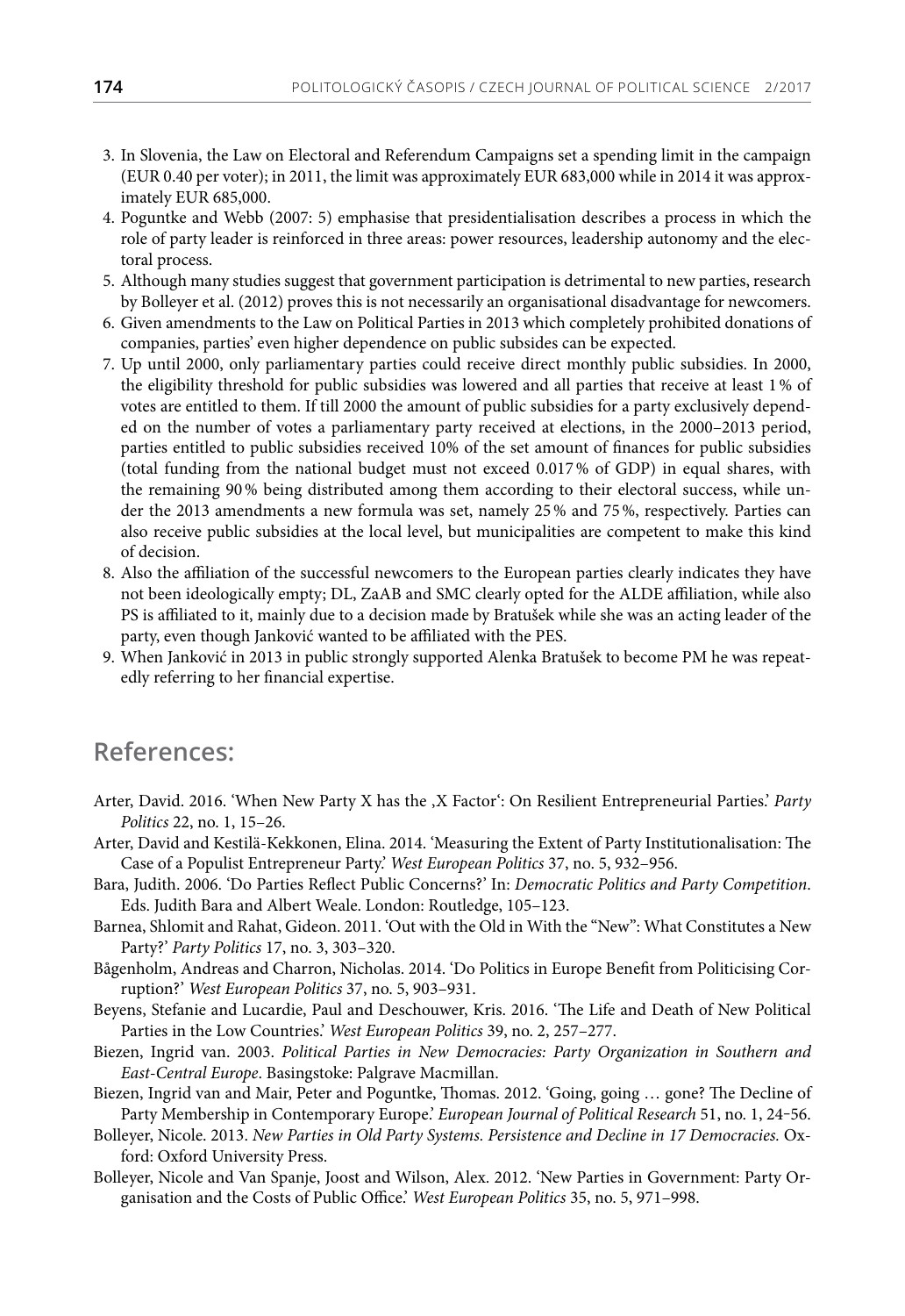- Budge, Ian. 1987. 'The Internal Analysis of Election Programmes.' In: *Ideology, Strategy and Party Change: Spatial Analyses of Post-War Election Programmes in 19 Democracies*. Eds. Ian Budge and David Robertson and Derek Hearl. Cambridge: Cambridge University Press, 15–38.
- Cabada, Ladislav and Hloušek, Vít and Jurek, Petr. 2014. *Party Systems in East Central Europe*. Lanham: Lexington Book.
- Cabada, Ladislav and Tomšič, Matevž. 2016. 'The Rise of Person-Based Politics in the New Democracies: The Czech Republic and Slovenia.' *Politics in Central Europe* 12, no. 2, 29–50.
- Calise, Mauro. 2015. 'The Personal Party: An Analytical Framework.' *Italian Political Science Review* 45, no. 3, 301–315.
- Casal B*é*rtoa, Fernando. 2014. ['Party Systems and Cleavage Structures Revisited: A Sociological Expla](http://ppq.sagepub.com/content/20/1/16)[nation of Party System Institutionalization in East Central Europe](http://ppq.sagepub.com/content/20/1/16).' *Party Politics* 20, no. 1, 16–36.
- Deželan, Tomaž and Krašovec, Alenka and Kovačič, Matej. 2010. 'Volilna kampanja po slovensko.' In: *Politične vsebine in volilna kampanja: slovenska izkušnja z volitev v Evropski parlament 2009*. Ed. Simona Kustec Lipicer. Ljubljana: Fakulteta za družbene vede, 53–70.
- Diamond, Larry. 2011: 'Why Democracies Survive?' *Journal of Democracy* 22, no. 1, 17–30.
- DL. 2014. *Statute of DL* (author's archive).
- DLGV. 2011. *Statute of DLG*V (author's archive).
- Enyedi, Zsolt and Casal Bértoa, Fernando. 2011. 'Patterns of Party Competition.' In: *Europeanising Party*  Politics? Comparative Perspectives on Central and Eastern Europe. Eds. Paul G. Lewis and Radoslaw Markowski. Manchester: Manchester University Press, 16–42.
- Eurobarometer. 2011. *Special Eurobarometer 374: Corruption Report* ([http://ec.europa.eu/public\\_opin](http://ec.europa.eu/public_opinion/archives/ebs/ebs_374_en.pdf)[ion/archives/ebs/ebs\\_374\\_en.pdf](http://ec.europa.eu/public_opinion/archives/ebs/ebs_374_en.pdf)).
- Fink-Hafner, Danica. 1998. 'Organized Interests in the Policy-Making Process in Slovenia.' *Journal of European Public Policy* 5, no. 2, 285–302.
- Fink-Hafner, Danica. 2012. 'Značilnosti razvoja strankarskega sistema v Sloveniji.' In: *Dvajset let slovenske države.* Eds. Janko Prunk and Tomaž Deželan. Maribor: Aristej, 193–213.
- Fink-Hafner, Danica and Krašovec, Alenka and Kustec Lipicer, Simona and Filej, Živa. 2002. *Dejavniki v oblikovanju (ne)zaupanja v državni zbor*. Zaključno poročilo. Ljubljana: Fakulteta za družbene vede.
- Fink-Hafner, Danica and Krašovec, Alenka. 2013. 'Factors Affecting the Long-Term Success of New Parliamentary Parties: Findings in a Post-Communist Context.' *Romanian Journal of Political Science* 13, no. 2, 40–68.
- Guardiancich, Igor. 2012. 'The Uncertain Future of Slovenian Exceptionalism.' *East European Politics and Societies* 26, no. 2, 380–399.
- Harmel, Robert 2002. 'Party Organizational Change: Competing Explanations?' In: *Political Parties in New Europe: Political and Analytical Challenges*. Eds. Kurt Richard Luther and Ferdinand Müller-Rommel. Oxford: Oxford University Press, 119–142.
- Harmel, Robert and Robertson, John D. 1985. 'The Formation and Success of New Parties: A Cross-National Analysis.' *International Political Science Review* 6, no. 4, 501–523.
- Harmel, Robert and Janda, Kenneth. 1982. *Parties and Their Environments: Limits to Reform?* New York: Longman.
- Harmel, Robert and Janda, Kenneth. 1994. 'An Integrated Theory of Party Goals and Party Change.' *Journal of Theoretical Politics* 6, no. 3, 259–287.
- Haughton, Tim and Deegan-Krause, Kevin. 2010 'Hardy Perennials. Parties Which Buck the "Live Fast, Die Young" Norm in Central and Eastern Europe.' *ECPR Joint Session*, 12. – 17. April 2010. St. Gallen, Switzerland.
- Haughton, Tim and Deegan-Krause, Kevin. 2015. 'Hurricane Season: Systems of Instability in Central and East European Party Politics.' *East European Politics and Societies and Cultures* 29, no. 1, 61-80.
- Haughton, Tim and Krašovec, Alenka. 2013. 'The 2011 Parliamentary Elections in Slovenia.' *Electoral Studies* 32, no. 1, 201–204.
- Haute, Emilie van and Paulis, Emilien. 2014. *MAPP Dataset [Data set]*. Zenodo (https://zenodo.org/ record/61234#.WLAK3PJRJbw).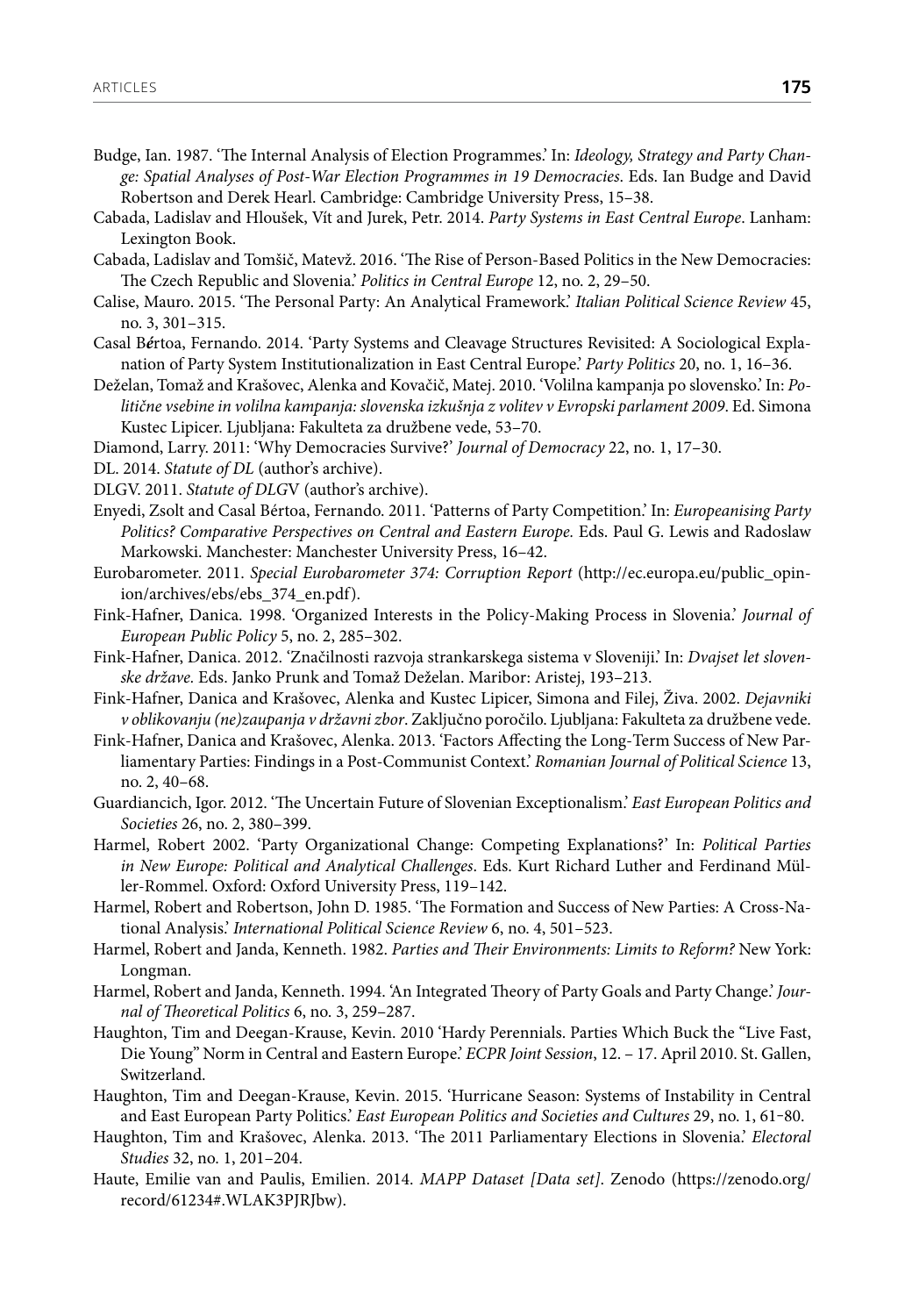- Hloušek, Vít. 2015. 'Two Types of Presidentialization in the Party Politics of Central Eastern Europe.' *Italian Political Science Review* 45, no. 3, 277–299.
- Hopkin, Jonathan and Paolucci, Caterina. 1999. 'The Business Firm Model of Party Organisation: Cases from Spain and Italy.' *European Journal of Political Research* 35, no. 3, 307–339.
- Karvonen, Lauri. 2010. *The Personalisation of Politics: A Study of Parliamentary Democracies*. Colchester: ECPR Press.
- Katz, Richard S. and Mair, Peter, eds. 1994. *How Parties Organize*. London: Sage Publications.
- Katz, Richard S. and Mair, Peter. 1995. 'Changing Models of Party Organization and Party Democracy: The Emergence of the Cartel Parties.' *Party Politics* 1, no. 1, 5–27.
- Katz, Richard S. and Mair, Peter. 2009. 'The Cartel Party Thesis: A Restatement.' *Perspectives on Politics* [7](https://www.cambridge.org/core/journals/perspectives-on-politics/volume/journal-pps-volume-7/D8075FD04FC0E2BE605E6AB9CF5C0902), no. 4, 753–766.
- Klingemann, Hans-Dieter and Hofferbert, Richard I. and Budge, Ian. 1994. *Parties, Policies, and Democracy*. Boulder: Westview Press.
- Kolarič, Zinka. 2012. 'Dvajset let postopnega spreminjanja slovenske socialne države.' In: *Dvajset let slovenske države*. Eds. Janko Prunk and Tomaž Deželan. Maribor: Aristej, 283–298.
- Komisija za preprečevanje korupcije. 2011. *Redno letno poročilo*. Ljubljana: Komisija za preprečevanje korupcije ([https://www.kpk-rs.si/sl/korupcija-integriteta-in-etika/analize-raziskave-in-statistika/](https://www.kpk-rs.si/sl/korupcija-integriteta-in-etika/analize-raziskave-in-statistika/ocena-stanja-korupcije-2011) [ocena-stanja-korupcije-2011](https://www.kpk-rs.si/sl/korupcija-integriteta-in-etika/analize-raziskave-in-statistika/ocena-stanja-korupcije-2011)).
- Kopač, Erik. 2016. 'V SMC verjamejo, da bodo prepričali z rezultati.' *Delo*. 5th April 2016 ([http://www.](http://www.delo.si/novice/politika/v-smc-verjamejo-da-bodo-prepricali-z-rezultati.html) [delo.si/novice/politika/v-smc-verjamejo-da-bodo-prepricali-z-rezultati.html\)](http://www.delo.si/novice/politika/v-smc-verjamejo-da-bodo-prepricali-z-rezultati.html).
- Krašovec, Alenka. 2000. *Moč v političnih strankah*. Ljubljana: Fakulteta za družbene vede.
- Krašovec, Alenka. 2016a. 'Almost without Any Innovations: Organizational Structures in Slovenian Parties.' In: *Organizational Structures of Political Parties in Central and Eastern European Countries*. Eds. Katarzyna Sobolewska-Myślik and Beata Kosowska-Gąstoł and Piotr Borowiec. Krakow: Jagiellonian University Press, 419–440.
- Krašovec, Alenka. 2016b. 'Slovenia.' *European Journal of Political Research*, *Political Data Yearbook 2015* 55, no. 1, 237–243.
- Krašovec, Alenka and Haughton, Tim. 2011. 'Money, Organization and the State: The Partial Cartelization of Party Politics in Slovenia.' *Communist and Post-Communist Studies* 44, no. 3, 199–209.
- Krašovec, Alenka and Haughton, Tim. 2012. 'Europe and the Parliamentary Elections in Slovenia.' Working paper No. 69, *EPERN Election briefing* [\(http://www.sussex.ac.uk/sei/research/europeanpartiese](http://www.sussex.ac.uk/sei/research/europeanpartieselectionsreferendumsnetwork/epernelectionbriefings)[lectionsreferendumsnetwork/epernelectionbriefings\)](http://www.sussex.ac.uk/sei/research/europeanpartieselectionsreferendumsnetwork/epernelectionbriefings).
- Krašovec, Alenka and Haughton, Tim. 2014a. ['Predictably Unpredictable: The 2014 Parliamentary Elec](http://epern.wordpress.com/2014/07/17/predictably-unpredictable-the-2014-parliamentary-elections-in-slovenia/)[tions in Slovenia.](http://epern.wordpress.com/2014/07/17/predictably-unpredictable-the-2014-parliamentary-elections-in-slovenia/)' *EPERN network* [\(http://epern.wordpress.com/2014/07/17/predictably-unpredic](http://epern.wordpress.com/2014/07/17/predictably-unpredictable-the-2014-parliamentary-elections-in-slovenia/)[table-the-2014-parliamentary-elections-in-slovenia/\)](http://epern.wordpress.com/2014/07/17/predictably-unpredictable-the-2014-parliamentary-elections-in-slovenia/).
- Krašovec, Alenka and Haughton, Tim. 2014b. 'Privlačnost novog: nove stranke i promjena stranačkog sustava u Sloveniji.' *Političke analize* 5, no. 19, 48–53.
- Krašovec, Alenka and Johannsen, Lars. 2016. 'Recent Developments in Democracy in Slovenia.' *Problems of Post-Communism* 63, no. 5–6, 313–322.
- Krašovec, Alenka and Johannsen, Lars and Pedersen, Karin Hilmer and Deželan, Tomaž. 2014. 'Nevarnost sistemske korupcije v Sloveniji: spodbude in ovire.' *Revija za kriminalistiko in kriminologijo* 65, no. 3, 207–220.
- Krouwel, André. 2006. 'Party Models.' In: *Handbook of Party Politics*. Eds. Richard S. Katz and William Crotty. London: Sage Publications, 249–269.
- Krouwel, André and Lucardie, Paul. 2008, 'Waiting in the Wings: New Parties in the Netherlands.' *Acta Politica*, 43, no. 2–3, 278–307.
- Letna poročila strank. 2016a. *Pozitivna Slovenija* (http://www.ajpes.si/jolp/podjetje.asp?maticna= 4037022000&id\_prikaza=2&id=4026398#porocilo).
- Letna poročila strank. 2016b. *Socialni demokrati* (http://www.ajpes.si/jolp/podjetje.asp?maticna= 5147484000&id\_prikaza=2&id=4026374#porocilo).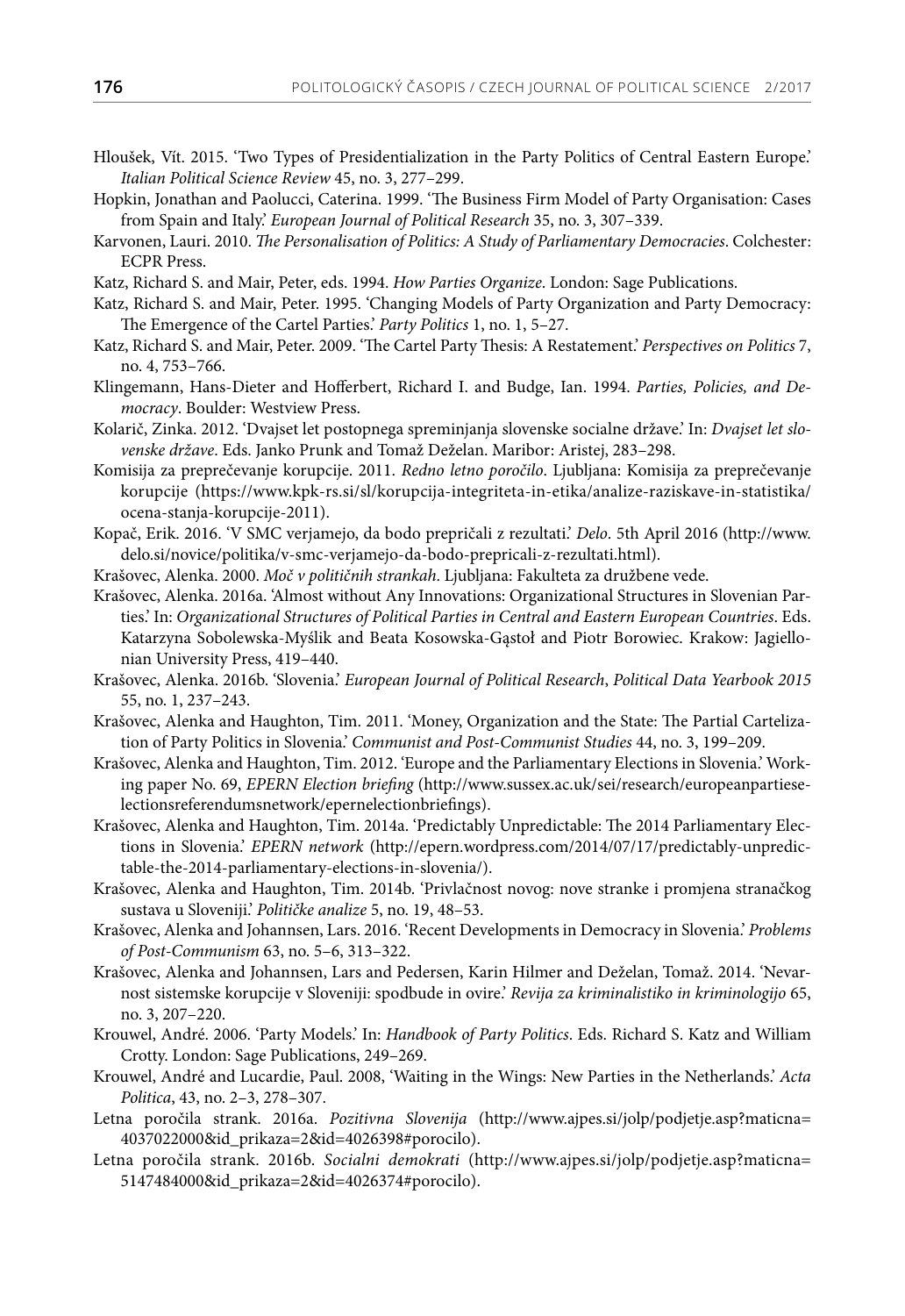- Letna poročila strank. 2016c. *Stranka modernega centra* (http://www.ajpes.si/jolp/podjetje.asp?maticna=4066065000&id\_prikaza=2&id=4026372#porocilo).
- Letna poročila strank. 2016d. *Slovenska demokratska stranka* (http://www.ajpes.si/jolp/podjetje.asp?maticna=5299446000&id\_prikaza=2&id=4026390#porocilo).
- Letna poročila strank. 2016e. *Zavezništvo Alenke Bratušek* (http://www.ajpes.si/jolp/podjetje.asp?maticna=4065948000&id\_prikaza=2&id=4026331#porocilo).
- Letna poročila strank. 2016f. *Državljanska lista* (https://www.ajpes.si/jolp/podjetje.asp?maticna=4037057000&id\_prikaza=2&id=4026371#porocilo).
- Lewis, G. Paul, ed. 2001. Party Development and Democratic Change in Post-Communist Europe. The First Decade. London and Portland: Frank Cass & Co Ltd.
- Lucardie, Paul. 2000. 'Prophets, Purifiers and Prolocutors: Toward a Theory on the Emergence of New Parties.' *Party Politics* 6, no. 2, 175–185.
- LZJ-PS. 2011. *Statute of LZJ-PS* (author's archive).
- Mair, Peter. 1994. 'Party Organizations: From Civil Society to the State.' In: *How Parties Organize*. Eds. Richard S. Katz and Peter Mair. London: Sage Publications, 1–22.
- Malnar, Brina, ed. 2008. *Slovensko javno mnenje 2008/1: Slovensko javno mnenje in mednarodna raziskava vrednot. Datoteka podatkov.* Ljubljana: Univerza v Ljubljani, Center za raziskovanje javnega mnenja in množičnih komunikacij. Arhiv družboslovnih podatkov (<http://www.adp.fdv.uni-lj.si/opisi/sjm081/>).
- Malnar, Brina, ed. 2011. *Slovensko javno mnenje 2011/2: Slovensko javno mnenje in mednarodna raziskava vrednot. Datoteka podatkov*. Ljubljana: Univerza v Ljubljani, Center za raziskovanje javnega mnenja in množičnih komunikacij. Arhiv družboslovnih podatkov (<http://www.adp.fdv.uni-lj.si/opisi/sjm112/>).
- Mencinger, Jože. 2012. 'Slovenija med zlomom socializma in krizo kapitalizma.' In: *Dvajset let slovenske države*. Eds. Janko Prunk and Tomaž Deželan. Maribor: Aristej, 57–80.
- Panebianco, Angelo. 1988. *Political Parties: Organization and Power*. Cambridge: Cambridge University Press.
- Poguntke, Thomas and Webb, Paul. 2007. 'The Presidentalization of Politics in Democratic Societies: A Framework for Analysis.' In: *The Presidentialization of Politics: A Comparative Study of Modern Democracies*. Eds. Thomas Poguntke and Paul Webb. Oxford: Oxford University Press, 1–25.
- Politbarometer. 2005. *Politbarometer 9/2005*. Ljubljana: Center za raziskovanje javnega mnenja (http:// www.cjm.si/sites/cjm.si/files/old\_pb/pb09\_05.pdf).
- Politbarometer. 2011. *Politbarometer 03/2011*. Ljubljana: Center za raziskovanje javnega mnenja (http:// www.cjm.si/sites/cjm.si/files/file/raziskava\_pb/pb\_3\_11.pdf).
- Politbarometer. 2013. *Politbarometer 11/2013*. Ljubljana: Center za raziskovanje javnega mnenja ([http://](http://www.cjm.si/sites/cjm.si/files/PB11_13.pdf) [www.cjm.si/sites/cjm.si/files/PB11\\_13.pdf\)](http://www.cjm.si/sites/cjm.si/files/PB11_13.pdf).
- PS. 2013. *Statute of PS* (author's archive).
- Računsko sodišče. 2012a. *Revizijsko poročilo za Državljansko listo Gregorja Virana*. Ljubljana: Računsko sodišče.
- Računsko sodišče. 2012b. *Revizijsko poročilo za Listo Zorana Jankovića Pozitivna Slovenija*. Ljubljana: Računsko sodišče.
- Računsko sodišče. 2012c. *Revizijsko poročilo za Slovensko demokratsko stranko*. Ljubljana: Računsko sodišče.
- Računsko sodišče. 2015a. *Revizijsko poročilo za Demokratično stranko upokojencev Slovenije*. Ljubljana: Računsko sodišče.
- Računsko sodišče. 2015b. *Revizijsko poročilo za Pozitivno Slovenijo*. Ljubljana: Računsko sodišče.
- Računsko sodišče. 2015c. *Revizijsko poročilo za Socialne demokrate*. Ljubljana: Računsko sodišče.
- Računsko sodišče. 2015d. *Revizijsko poročilo za Stranko Mira Cerarja*. Ljubljana: Računsko sodišče.
- Računsko sodišče. 2015e. *Revizijsko poročilo za Zavezništvo Alenke Bratušek*. Ljubljana: Računsko sodišče.
- Sikk, Allan. 2012. 'Newness as a Winning Formula for New Political Parties.' *Party Politics* 18, no. 4, 465–486.
- SMC. 2014. *Statute of SMC* (author's archive).